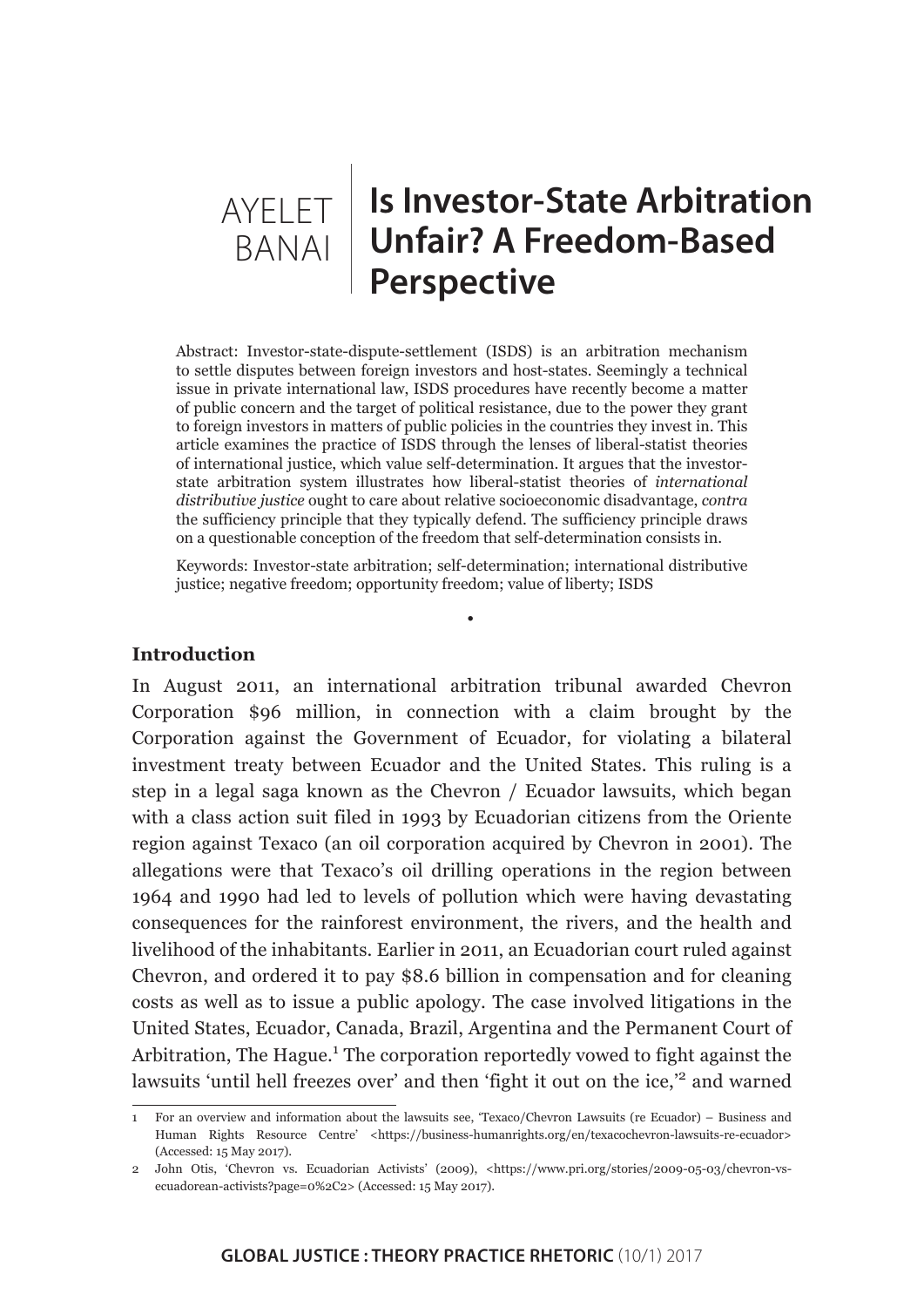## **IS INVESTOR-STATE ARBITRATION UNFAIR?** 58 **A FREEDOM-BASED PERSPECTIVE**

that the litigants on both sides may face 'a lifetime of appellate and collateral litigation.'<sup>3</sup> Nearly 25 years after the lawsuits were filed, the pollution endures and, with it, the damages to the environment and to the health and livelihood of the affected communities.

The Chevron / Ecuador lawsuits particularly stand out among the more than  $767$  known cases of investor-state dispute arbitration<sup>4</sup> for their significance and time span. Still, the case helps illustrate why investor-state arbitration – seemingly a technical practice in international investment law – has come to draw broader public and political attention.<sup>5</sup> Investor-state-dispute-settlement (ISDS) is an arbitration mechanism, typical of bilateral investment treaties (BITs). These international treaties include provisions to protect foreign investment from arbitrary host-state power, designed formally to safeguard the rule of law through fair and equitable treatment, non-discrimination, and protection from expropriation without compensation. Importantly, the provisions grant private investors the right to take legal action against host-states directly, by brining claims of treaty violation before international arbitration tribunals, outside the state's own legal system.

Whereas the value and sense of an autonomous arbitration procedure is evident, investor-state arbitration has recently emerged as a tool of affluent multinational corporations to attain unwarranted priority for the protection of their revenues over legitimate local public interests – as cases brought by corporations to arbitration challenge governments' policies on matters of public health, environmental protection, taxation, and labour rights. A European Commission's factsheet on *Investment Protection and Investor-to-State Dispute Settlement in EU Agreements* notes that 'some of the most recent cases brought by investors against states have given rise to strong public concerns. The main concern is that the current investment protection rules may be abused to prevent countries from making legitimate policy choices.'6 A commentary for Cato Institute's *Free Trade Bulletin* describes the ISDS as 'an unnecessary, unreasonable, and unwise provision to include in trade agreements.<sup>7</sup> In 2017, Ecuador cancelled all its BITs, joining India, Indonesia, South Africa and

<sup>3</sup> 'Press Release: Chevron Calls for Dismissal of Ecuador Lawsuits' (2007), <https://www.chevron.com/stories/ chevron-calls-for-dismissal-of-ecuador-lawsuit> (Accessed: 15 May 2017).

<sup>4</sup> UNCTAD, *IIA Issues Note* no. 1 (2017a), p. 2. <http://investmentpolicyhub.unctad.org/Upload/Documents/ diaepcb2017d1\_en.pdf> (Accessed: 12 June 2017).

<sup>5</sup> Christopher Wytock, 'Some Cautionary Notes on the Chevronization of International Litigation', *Stanford Journal of Complex Litigation* 1/2 (2013), 467-486, pp. 471-2; Maya Steinitz and Paul Gowder, 'Transnational Litigation As a Prisoner's Dilemma', *North Carolina Law Review* 94/3 (2016), 751-816, pp. 759-61.

<sup>6</sup> The European Commission, 'Investment Protection and Investor-to-State Dispute Settlement in EU Agreements' (2013), p. 5 <http://trade.ec.europa.eu/doclib/docs/2013/november/tradoc\_151916.pdf> (Accessed: 12 June 2017).

<sup>7</sup> Daniel Ikenson, 'A Compromise to Advance the Trade Agenda: Purge Negotiations of Investor-State Dispute Settlement', *Free Trade Bulletin* 57 (2014), 1-4, p. 1 <https://www.cato.org/publications/free-trade-bulletin/ compromise-advance-trade-agenda-purge-negotiations-investor-state> (Accessed: 12 June 2017).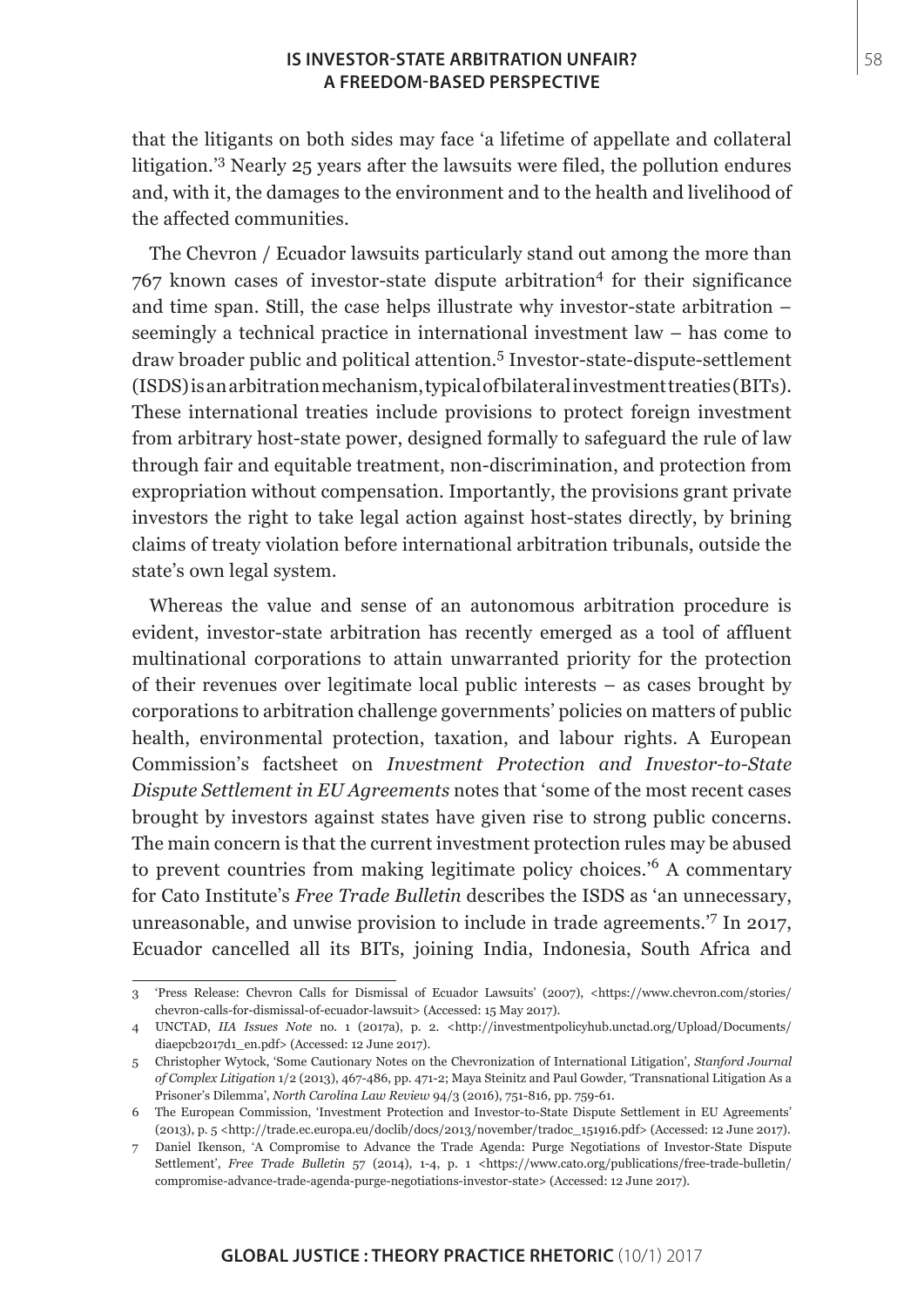Bolivia.8 The UN Conference on Trade and Development (UNCTAD) has also launched an appeal for reform in international investment agreements,<sup>9</sup> *inter alia*, to address a legitimacy crisis in international investment arbitration.<sup>10</sup>

The purpose of this article is to scrutinize the normative and theoretical underpinnings of the controversy surrounding investor-state arbitration. In particular, it asks how the practice might raise challenges for contemporary liberal theories of self-determination. Liberal-statist theories value state selfdetermination as a core principle of international justice; $^{11}$  as a result, when investor-state arbitration is arguably used as an instrument to undermine the legitimate public policy choices of host countries, such theories face the following dilemma. On the one hand, self-determination is closely associated with the freedom of states to enter international treaties, agreements, and contracts. This freedom is an important component of the meaningful exercise of selfdetermination;12 honouring it means that sub-optimal and even poor decisions that states freely make ought to be respected.<sup>13</sup> On the other hand, the outcomes of international trade arbitration sometimes impose such prohibitive costs on domestic policy choices, that this arguably undermines the very preconditions for state self-determination. Should liberal-statist theories therefore accept or reject the practice of investor state arbitration, and on what grounds? Does investor-state arbitration constitute an exercise of, or an infringement upon, self-determination?

An initial observation and intuition that motivates this inquiry is that the practice is indeed liable to objections, as it tends to reinforce inequalities, and it creates (at least in some cases) additional burdens for worse-off and marginalized groups, which struggle to protect their vital interests and rights, and to obtain their fair share of benefits from social cooperation. In a nutshell, my argument will be the following: our ambivalent intuitions about investorstate arbitration reveal a deeper ambiguity concerning the specific conception of freedom which ought to underpin our understanding of self-determination; once the correct conception of freedom is unpacked, it becomes apparent that

<sup>8</sup> Investment Treaty News, 'Ecuador Denounces Its Remaining 16 BITs and Publishes CAITISA Audit Report' (2017),  $\langle$ https://www.iisd.org/itn/2017/06/12/ecuador-denounces-its-remaining-16-bits-and-publishes-caitisa-auditreport/> (Accessed: 01 July 2017).

<sup>9</sup> UNCTAD, *World Investment Report 2017* (2017b), pp. 105-147 <http://unctad.org/en/PublicationsLibrary/ wir2017\_en.pdf> (Accessed: 12 June 2017).

<sup>10</sup> Susan Franck, 'The Legitimacy Crisis in Investment Treaty Arbitration: Privatizing Public International Law through Inconsistent Decisions,' *Fordham Law Review* 73/4 (2005), 1521-1625.

<sup>11</sup> John Rawls, The Law of Peoples (Cambridge: Harvard University Press, 1999); David Miller, *National Responsibility and Global Justice* (Oxford: Oxford University Press, 2007); Andrew Altman and Christopher H. Wellman, *A Liberal Theory of International Justice* (Oxford: Oxford University Press, 2009).

<sup>12</sup> Rawls (1999), p. 37.

<sup>13</sup> Christopher H. Wellman, *A Theory of Secession: The Case for Political Self-Determination* (Cambridge: Cambridge University Press, 2005), pp. 38-47.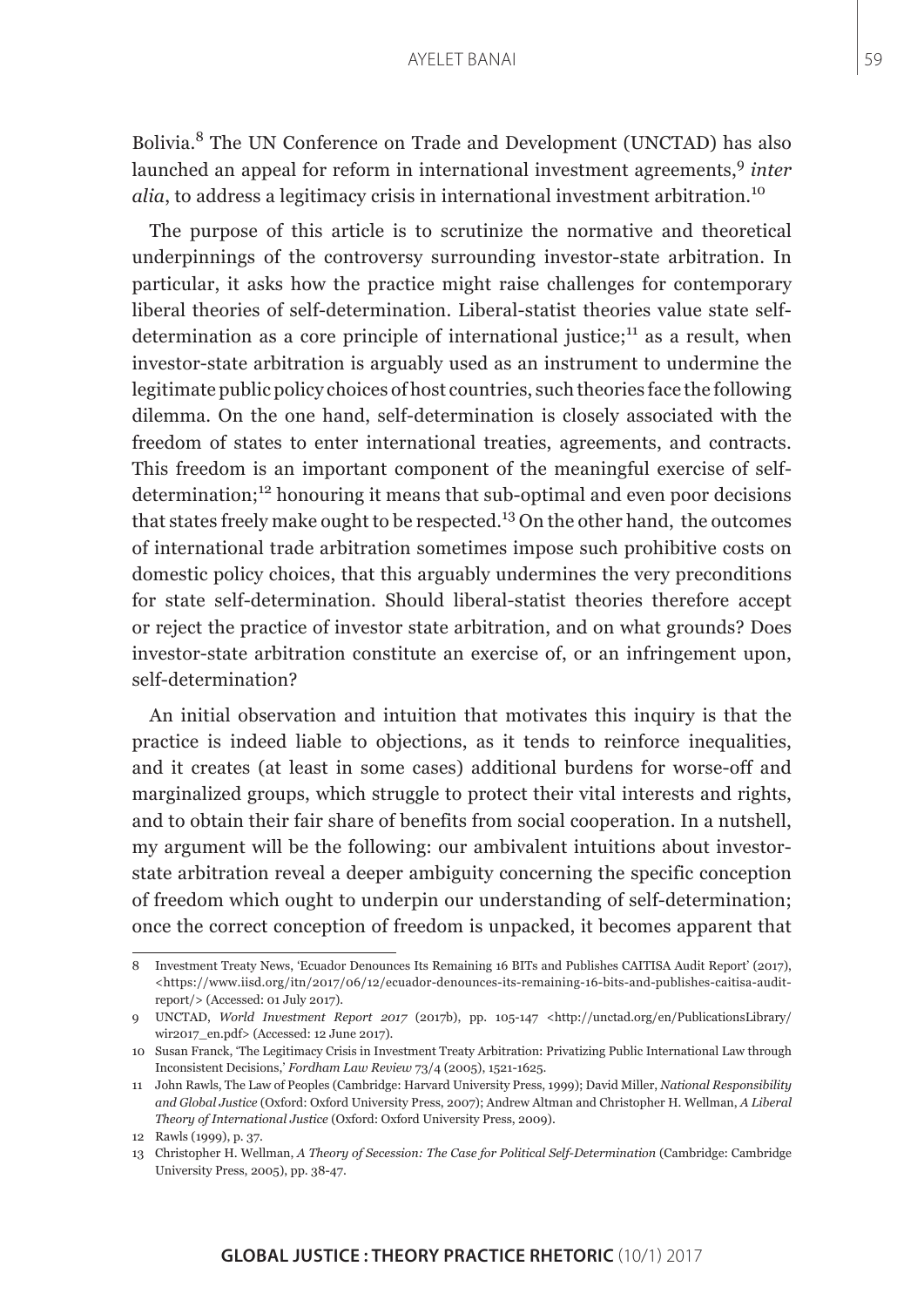#### **IS INVESTOR-STATE ARBITRATION UNFAIR?** 60 **A FREEDOM-BASED PERSPECTIVE**

liberal-statist theories do have the resources to criticize and reject some forms of investor-state arbitration, namely those which occur within a context of *steep* inequalities between the actors involved. In so doing, this article makes not only a contribution to the debate of the moral permissibility of investor-state arbitration, but also a broader contribution to the general debate on global distributive justice, in that it argues that liberal statists should also be worried by global and international inequalities.

The argument proceeds as follows. The next section looks at the practice of investor-state arbitration, to help illustrate what is at stake. The following section shows how the dominant liberal-statist view understands self-determination as grounded in a 'traditional' (or Hobbesian) conception of negative freedom, and endorses, as a result, the sufficiency principle as a standard of international distributive justice. Relative inequality among participants in the practice of investment treaties and arbitration is not, on this view, a problem of justice, insofar as all participants are above a designated threshold of sufficiency. I then move on to argue that the conception of freedom that informs the threshold position is questionable and to propose a liberal-egalitarian conception of (negative) freedom as an alternative. On this interpretation, relative inequalities among contracting matter: where the gaps are considerable, interaction between unequal parties can longer been seen as a free exercise of self-determination, insofar as the value of liberty for all participants in exercising self-determination, including the worse-off, is not safeguarded. From this theoretical vantage point, self-determination-based objections to the practice of investor-state arbitration emerge.

## **Investor state arbitration – what is at stake?**

According to the UNCTAD records for 2016, there are 3,324 international investment agreements (IIAs) in force worldwide. 2,957 of the IIAs are bilateral investment BITs and 367 are other treaties that include investment provisions (TIPs).14 A BIT is a treaty between two states that determines the conditions for foreign direct investment by nationals and companies of one state in another, and it typically includes provisions that establish investment state-arbitration as a mechanism to resolve disputes arising from the treaty. Other agreements with investment provisions include plurilateral and regional trade treaties – e.g., NAFTA, ASEAN and CETA<sup>15</sup>, as well as sectorial agreements – e.g., the

<sup>14</sup> UNCTAD (2017b), p. 111.

<sup>15</sup> NAFTA = North American Free Trade Association; ASEAN = Association of Southeast Asian Nations; CETA= Canada-European Union (EU) Comprehensive Economic and Trade Agreement.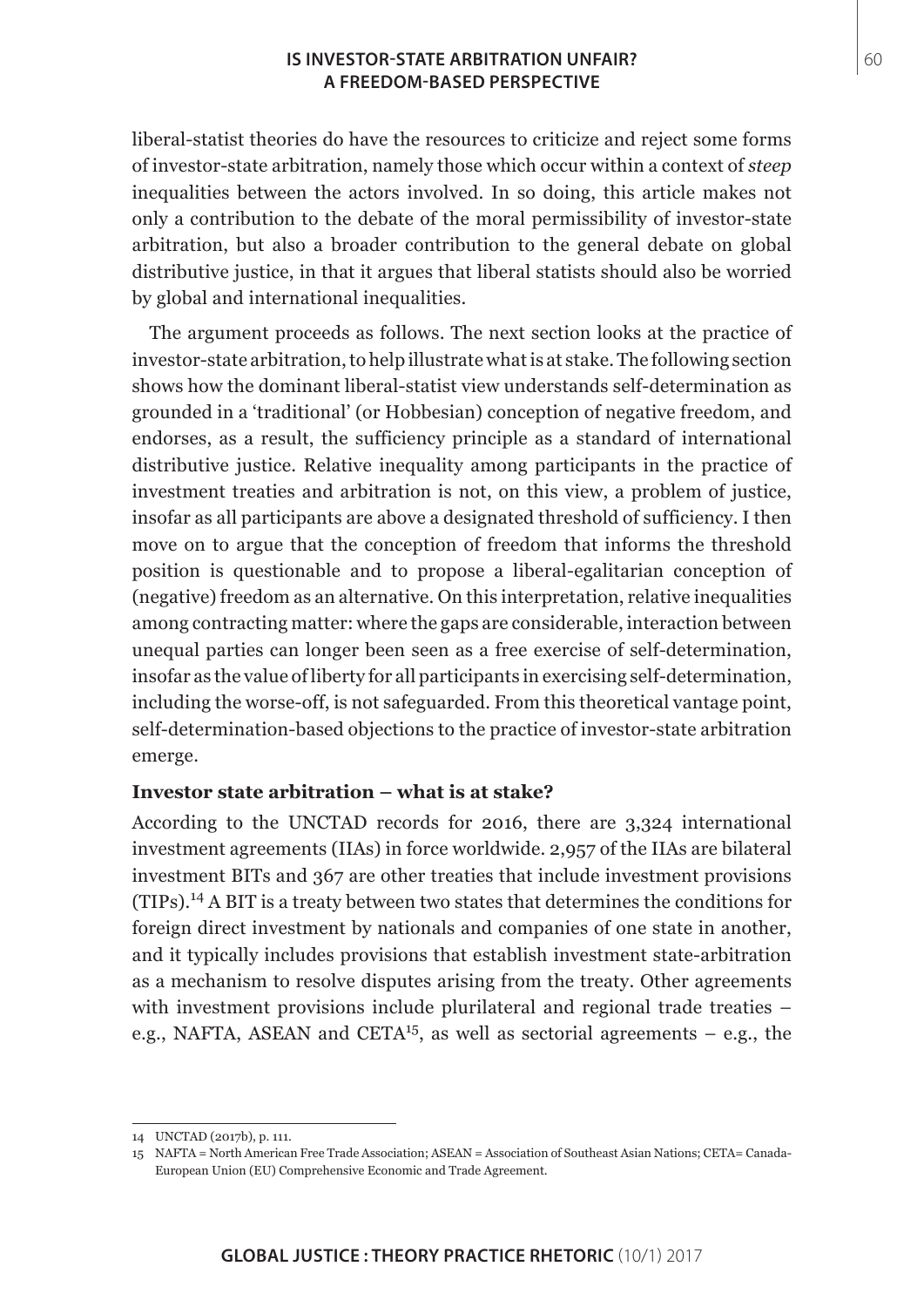ECT.16 The trend and pace of growth in the number of IIAs is notable. The first BIT was signed in 1959 between The Federal Republic of Germany and Pakistan,<sup>17</sup> growing to under 400 BITs in 1989 and nearly 2000 by 1999, <sup>18</sup> then passing 3,500 in 2016. Agreements are in power worldwide, among countries and regions of nearly all income and development levels, and they constitute a principal part of the framework for foreign direct investment.<sup>19</sup>

Investor-state arbitration is an important component of the rules that govern foreign direct investment and it emerges as a prevalent practice with global reach.20 As Benedict Kingsbury and Stephan Schill argue, 'Investor-State arbitration, and in particular arbitration based on international investment treaties, is not simply dispute resolution. It is also a structure of global governance.'21 Two features of investor-state arbitration make it a special practice in international law. First, private companies and investors have the right to bring cases directly against host-states before international arbitral tribunals. Claimants do not need go through their home-country's institutions, or another organ of public international law. Second, the arbitral tribunals are not courts, and are not subject to rules that apply to public courts with regard to continuity and transparency. There is more than one system of arbitration rules in power, as well as several arbitration bodies to choose from, in addition to the possibility, pending agreement by the parties, of appointing an *ad hoc* tribunal.22 The International Center for Settlement of Investment Disputes (ICSID) of the World Bank Group is a prominent arbitral centre that operates according to the ICSID Convention. Another commonly used set of arbitration rules is the UNCITRAL Arbitration Rules of the UN Commission on International

<sup>16</sup> ECT = Energy Charter Treaty. Not all TIPs include international investor-state arbitration as the obligatory mechanism for settlement of disputes arising from the contract, but a substantive subset of them does. Seven TIPs were concluded in 2016. Three of them include provisions of robust investment protection, including ISDS, and additional three include provision for softer investment protection, see UNTCAD (2017b), p. 112.

<sup>17</sup> UNCTAD, 'Bilateral Investment Treaties 1995-2006: Trends in Investment Rulemaking' (2007), p. 1, <http://unctad. org/en/docs/iteiia20065\_en.pdf> (Accessed: 23 April 2017).

<sup>18</sup> UNCTAD, 'Bilateral Investment Treaties 1959-1999' (2000), p. 22, <http://unctad.org/en/Docs/poiteiiad2.en.pdf> (Accessed: 23 April 2017).

<sup>19</sup> According to an OECD survey: 'Over time, ISDS through international arbitration has become a common feature of investment treaties – only 108 treaties, or 6.5% of the sample, do not provide for international arbitration.' 93% of international investment treaties had provisions regarding investor-state arbitration, with variation in these provisions across treaties. See, Joachim Pohl, Kekeletso L. Mashigo, and Alexis Nohen, 'Dispute settlement provisions in international investment agreements: A large sample survey,' *OECD Working Papers on International Investment*  2 (2012), p. 2, 11. <http://www.oecd.org/daf/inv/investment-policy/WP-2012\_2.pdf> (Accessed: 17 August 2017). See also, UNCTAD (2000); UNCTAD (2007).

<sup>20</sup> For an overview of the volume and global trends in foreign direct investment, see UNCTAD (2017b), pp. 10-25, 222-229.

<sup>21</sup> Benedict Kingsbury and Stephan Schill, 'Investor-State Arbitration as Governance: Fair and Equitable Treatment, Proportionality, and the Emerging Global Administrative Law,' *NYU School of Law, Public Law Research Paper* No. 09-46 (2009), p. 1, <http://dx.doi.org/10.2139/ssrn.1466980> (Accessed: 14 Nov 2017).

<sup>22</sup> On the variety of arbitral institutions see e.g., Suha Jubran-Ballan, 'Investment Treaty Arbitration and Institutional Backgrounds: An Empirical Study,' *Wisconsin International Law Journal* 34/1 (2016), 31-90, pp. 39-49.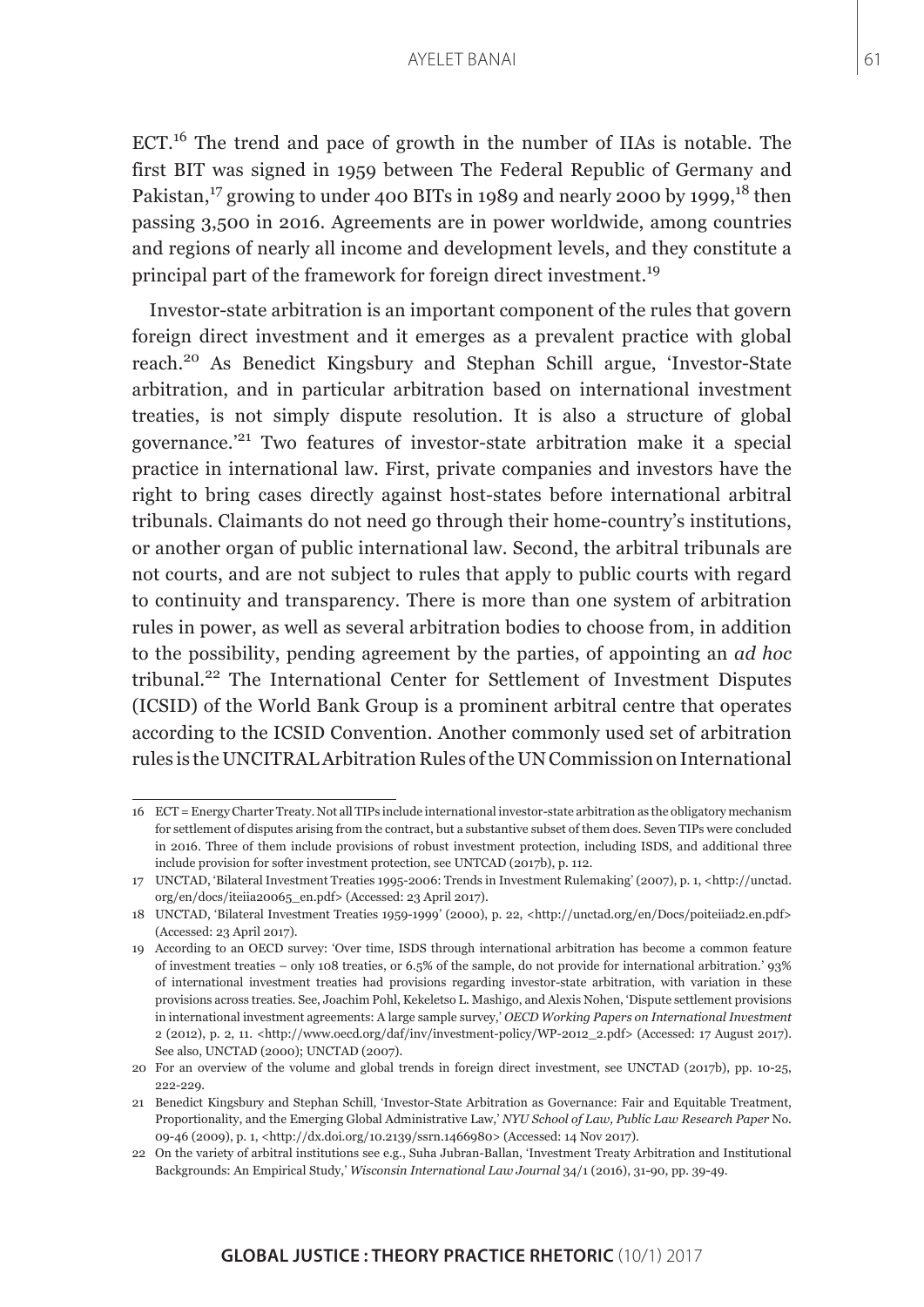#### **IS INVESTOR-STATE ARBITRATION UNFAIR?** 62 **A FREEDOM-BASED PERSPECTIVE**

Trade Law. Pace an optimistic analysis that identifies a democratic potential in multipolar international regimes, with a multiple rule-makers and ruletakers, $23$  cases of investor-state arbitration suggest that multi-polarity enables the better-off parties to pick and choose a forum to their advantage.

According to the UNCTAD records, there are 767 known cases of investorstate arbitration,  $24$  259 of which pending (as of 2017).  $25$  Not all cases are known, nor are all rulings – due to the private nature of the arbitration procedures, which enables parties to keep the litigation confidential. Argentina, Venezuela, The Czech Republic, Spain and Egypt are, in descending order, the five most frequently sued countries in publicly known investor-state arbitrations. The United States is the most frequent home country of companies that brought cases to arbitration (148 cases), followed by the Netherlands (92), The United Kingdom (67), Germany (55), and Canada (44).<sup>26</sup> Claimants challenge, or seek compensation, pertaining to a wide range of public policy areas, including: environmental policies (e.g., *Vattenfall v. Germany*, <sup>27</sup>*Pac Rim v. El Salvador*28), public health (e.g., *Philip Morris v. Uruguay*29), labour conditions (e.g., *Veolia v. Egypt*30), and taxation (e.g., *Vodafone v. India*31). In the case of *Veolia v. Egypt*, the company filed an arbitration claim in 2012, under Egypt-France BIT, pertaining to its contract with the Governorate of Alexandria to provide waste management services. The dispute concerns 'Egypt's alleged refusal to modify the contract in response to inflation and the enactment of new labour legislation.'32 The new labour legislation included a raise in monthly minimum wage from 400 to 700 Egyptian pounds (\$69 to \$99).33 The case of *Vodafone v. India* pertains to an \$11bn purchase by Vodafone of Indian-based Hutchison

<sup>23</sup> Jonathan Kuyper, 'Global Democratization and International Regimes Complexity,' *European Journal of International Relations* 20/3 (2014), 620-646.

<sup>24</sup> UNCTAD (2017a), p. 2.

<sup>25</sup> 767 is the cumulative number of known cases since 1987, of them 259 pending, see: UNCTAD, Investment Policy Hub <http://investmentpolicyhub.unctad.org/ISDS> (Accessed: 30 June 2017).

<sup>26</sup> Cumulative numbers for 1987-2016, see UNCTAD (2017a).

<sup>27</sup> *Vattenfall AB and others v. Federal Republic of Germany* (II)(ICSID Case No. ARB/12/12) <http:// investmentpolicyhub.unctad.org/ISDS/Details/467> (Accessed: 12 June 2017).

<sup>28</sup> *Pac Rim Cayman LLC v. Republic of El Salvador* (ICSID Case No. ARB/09/12) <http://investmentpolicyhub.unctad. org/ISDS/Details/356> (Accessed: 12 June 2017).

<sup>29</sup> *Philip Morris Brand Sàrl (Switzerland), Philip Morris Products S.A. (Switzerland) and Abal Hermanos S.A. (Uruguay) v. Oriental Republic of Uruguay* (ICSID Case No. ARB/10/7) <http://investmentpolicyhub.unctad.org/ ISDS/Details/368> (Accessed: 12 June 2017).

<sup>30</sup> *Veolia Propreté v. Arab Republic of Egypt* (ICSID Case No. ARB/12/15) <http://investmentpolicyhub.unctad.org/ ISDS/Details/458> (Accessed: 12 June 2017).

<sup>31</sup> *Vodafone International Holdings BV v. India*, 2014 <http://investmentpolicyhub.unctad.org/ISDS/Details/581> (Accessed: 12 June 2017).

<sup>32</sup> *Veolia Propreté v. Arab Republic of Egypt* (ICSID Case No. ARB/12/15) <http://investmentpolicyhub.unctad.org/ ISDS/Details/458> (Accessed: 12 June 2017).

<sup>33</sup> On the changes in Egypt's monthly minimum wage see: 'Egypt Minimum Monthly Wages 2012-2017 <https:// tradingeconomics.com/egypt/minimum-wages> (Accessed: 12 June 2017); 'Egypt Sets Minimum Monthly Ways to 69\$', <http://www.ilo.org/dyn/travail/docs/438/\_\_www.businessweek.com\_ap\_financialnews\_D9J5E7VG0.pdf> (Accessed: 13 June 2017).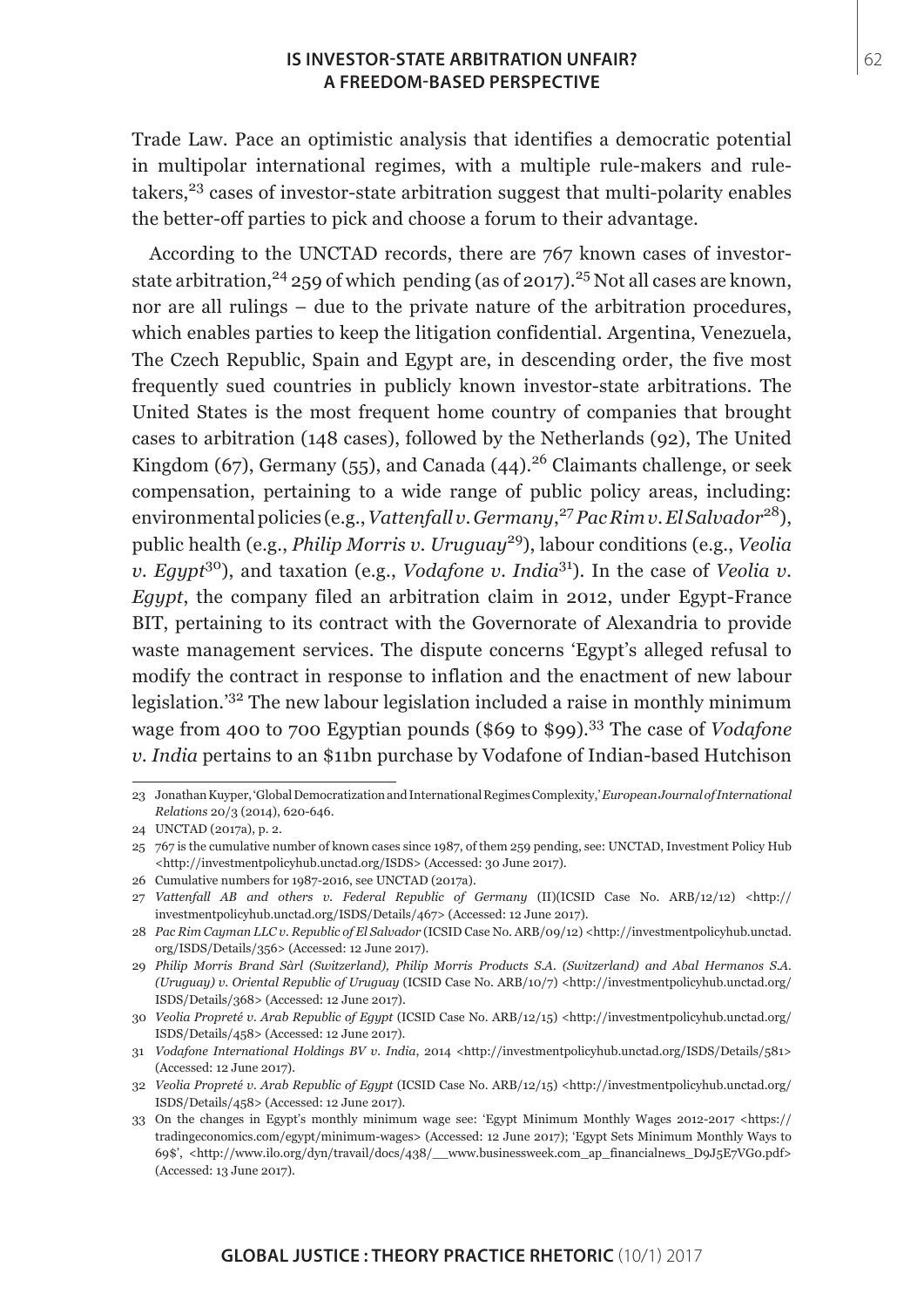Whampoa's telecom assets in 2007. Following India's demand from Vodafone to pay taxes on the transaction, the company filed a claim in 2014. Both cases are pending. In the infamous *Philip Morris v. Uruguay* case, anti-smoking measures enacted by the Ministry of Public Health and the President were challenged. The regulations, introduced in 2008, included single packaging and a requirement for graphic depiction of smoking-related health damages on packages. The claim was filed in 2010, and eventually in 2016 a ruling in favor of Uruguay was delivered by the tribunal. In the case of *Pacific Rim v. El Salvador*, the company was denied license for a gold mining operation, where it has exploration concession. The license was denied in light of the project's environmental risks, including potential pollution of drinking water. The claim was filed in 2009 and a ruling in favor of the state was delivered in 2016.

As this brief overview should illustrate, it is not evidently and immediately clear, from a liberal-statist perspective, that the practice of investor-state arbitration is wrong. If states may permissibly decide to enter contracts and make international agreement, it should be equally permissible to hold them accountable for that. Still, cases of investor-state arbitration indicate that the practice also serves to add hurdles and burdens on states and their citizens attempting to improve domestic policies pertaining to the environment, health and socioeconomic justice. What is more, the interaction between domestic and international practices is a matter of concern for liberal-statist justice.34 In the following section, I examine the practice of investor-state arbitration in light of liberal-statist theories of justice that value self-determination and endorse a sufficiency principle as a standard of international distributive justice.

## **Investor-state arbitration and international justice: The liberal-statist sufficiency principle**

What, if anything, is wrong with the practice of investor-state arbitration from the perspective of liberal-statist theories of global justice committed to selfdetermination? This section proposes a brief reconstruction (which I take to be fairly non-controversial) of the dominant liberal-statist outlook on global justice, according to which sufficientarian principles of distributive justice should hold internationally and egalitarian ones domestically.35 On this view, the self-determination of a people or state is a primary principle of international justice.36 In *The Law of Peoples*, Rawls famously defends eight principles of

<sup>34</sup> See e.g., Ayelet Banai, Miriam Ronzoni and Christian Schemmel (eds.), *Social Justice, Global Dynamics: Theoretical and Empirical Perspectives* (London: Routledge, 2011).

<sup>35</sup> I draw here on an earlier discussion in Ayelet Banai, 'Freedom Beyond the Threshold: Self-Determination, Sovereignty, and Global Justice,' *Ethics and Global Politics* 8/1 (2015), 21-41. Major and often-cited contributions include: Rawls (1999a); Miller (2007); Altman and Wellman (2009). The discussion here does not aim to challenge the liberal-statist perspective as such, but to suggest and adjustment through an internal critique.

<sup>36</sup> The question of whether the subjects of political self-determination are peoples, nations, or states is bracketed here. See discussion, e.g., in Ayelet Banai and Margaret Moore (eds.), 'Symposium: Theories of Territory beyond Westphalia', *International Theory* 6/1 (2014), 98-190.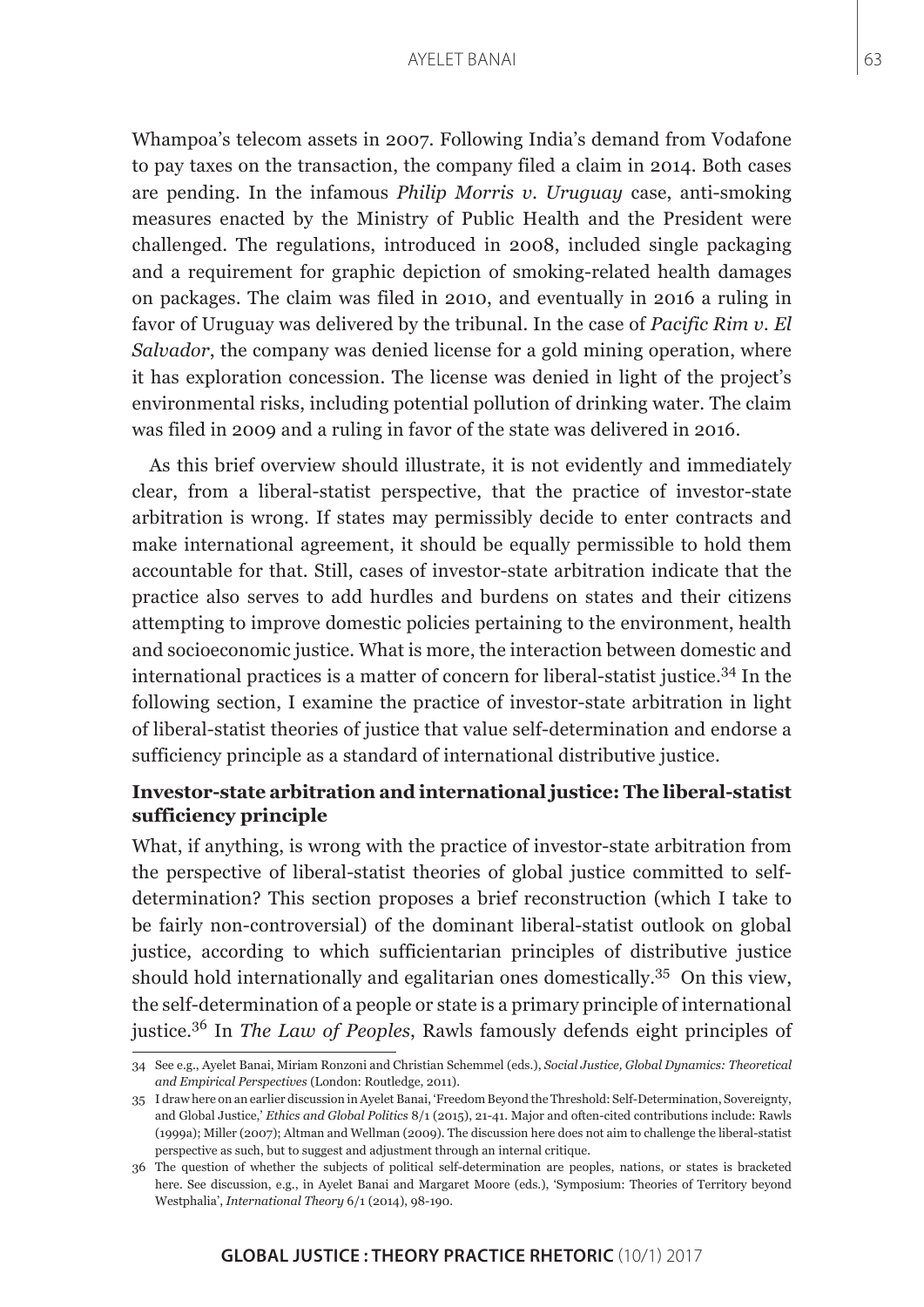#### **IS INVESTOR-STATE ARBITRATION UNFAIR?** 64 **A FREEDOM-BASED PERSPECTIVE**

international justice to safeguard the international freedom and equality of peoples. Self-determination entitles a people to domestic self-government understood as a right to non-interference and self-defence against aggression, and as encompassing the right to sign treaties and engage in undertakings as equal parties. The main obligations connected to self-determination according to the *Law of Peoples* are the duty to respect the domestic self-government rights of other peoples; to 'observe treaties and undertakings'; and to 'honor human rights.' Finally, peoples have a mutual duty of assistance to help 'burdened societies' to achieve the preconditions for a just or at least decent political and social regime.37 The cut-off point of the duty of assistance is the achievement of 'just liberal or decent basic institutions.'38 Where appropriate, this duty may involve transfer of resources, wealth and knowledge from well-ordered and better-off societies to burdened ones; however, beyond the cut-off point, international disparities in wealth are not seen as an international injustice. In sum, this conception of self-determination confers formal legal equality and freedom to the right holders in the international sphere coupled with threshold conditions, necessary for the exercise of self-determination and for liberal and just or decent basic institutions to function domestically.

In *National Responsibility and Global Justice*, David Miller<sup>39</sup> also defends a threshold conception of the conditions for self-determination. Nations are entitled, in virtue of their right to national self-determination, to rights of selfgovernment and non-interference, including territorial integrity and control over national borders (subject to considerations of human rights).40 To the extent that nations govern themselves autonomously they are responsible, for better and worse, for the outcomes of their decisions; they are entitled to enjoy the benefits or advantageous choices and are liable to bear the burden of disadvantageous ones.41 Alongside the principle of national responsibility, the theory defends international duties of aid and non-exploitation, including the 'the duty to abstain from materially harming another state'; and the duty 'not to exploit states that are one-sidedly vulnerable to your actions.' Further international duties are connected to the rights of others to exercise their national self-determination. For example, resources should be distributed in a way that enables all nations to 'provide for the basic needs of their members,' so that the exercise of collective autonomy is at all possible.<sup>42</sup> In interaction among poor and wealthy nations there are obligations of non-exploitation in

41 *Ibid*, Ch. 5.

<sup>37</sup> Rawls (1999a), p. 37, 106.

<sup>38</sup> *Ibid*, p. 118.

<sup>39</sup> Miller (2007).

<sup>40</sup> *Ibid*, pp. 2015-7.

<sup>42</sup> David Miller, *On Nationality* (Oxford: Oxford University Press, 1995), pp. 104-5.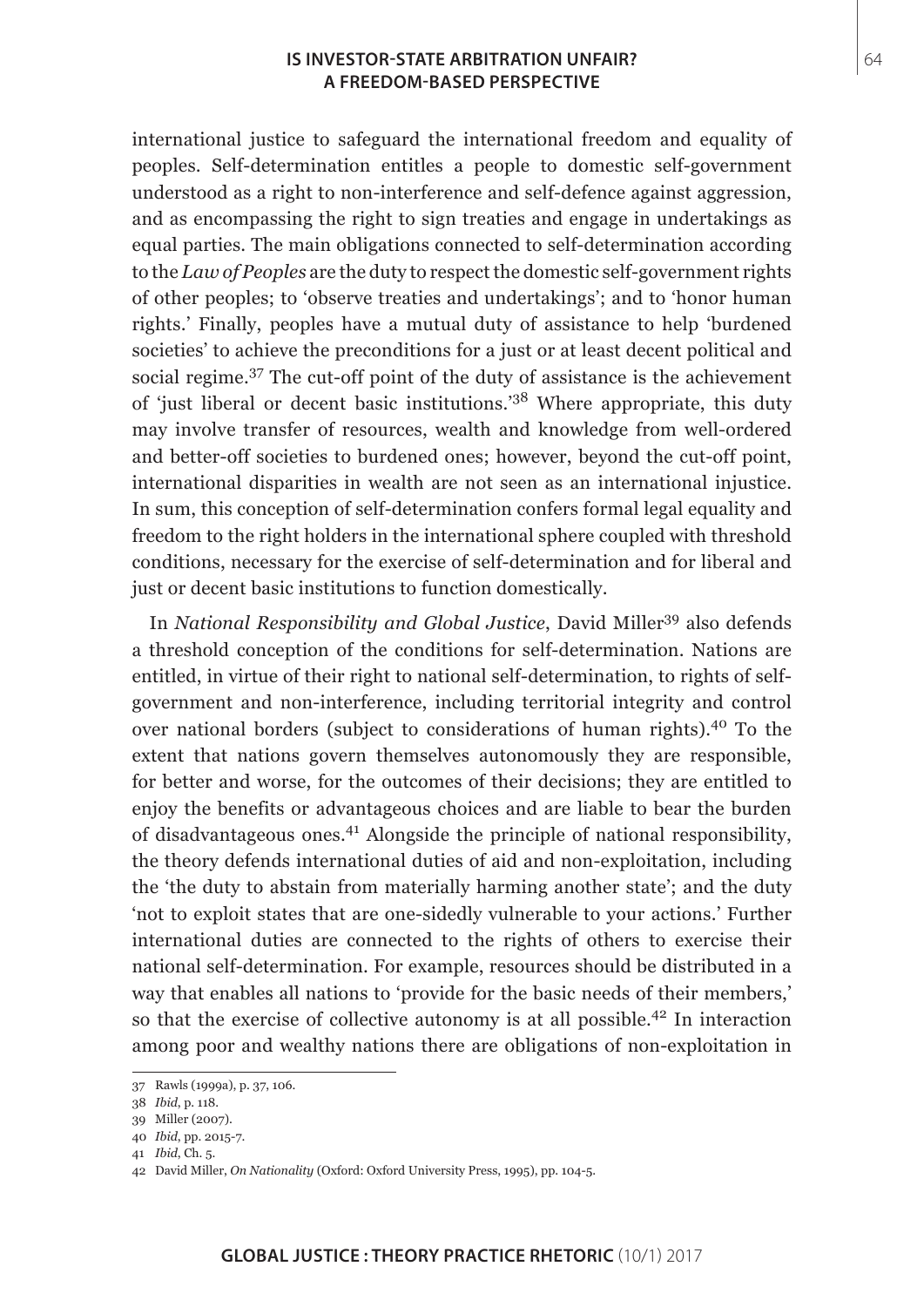international trade and by international institutions, and sometimes of material assistance if those at the bottom of an unequal international order do not have an opportunity to attain minimal levels of self-determination.<sup>43</sup>

These important liberal-statist theories endorse a sufficiency, threshold principle of international distributive justice. Self-determination requires that all peoples or nations are given the minimal material conditions necessary for the exercise of self-government. Beyond this threshold, relative levels of poverty and wealth are not as such a matter of injustice. According to the *Law of Peoples*, the duty of assistance consists in a requirement to help bring peoples confronted with unfavourable conditions to the threshold of being 'able to manage their own affair reasonably and rationally [...] After this is achieved, further assistance is not required even though the now well-ordered society may still be relatively poor.'<sup>44</sup> *National responsibility*, as a perspective on global justice, includes 'an obligation to provide political communities with the opportunity to achieve justice internally, where this means ensuring that they have an adequate resource base, and a tolerable economic environment, against which to make their decisions.'45

Which implications does this have for the practice of investment treaties and arbitration? A straightforward implication is that insofar as the states that sign and enter investment treaties, which include provisions on investor-state arbitration are above the sufficiency threshold designated by the theories, there is no injustice in the interaction among them. Above the threshold, a state's decision to enter an investment treaty, and subsequently exclude policy options from being taken in the future, is an exercise of self-determination – of its freedom to enter international treaties and agreements. Importantly, *freedom* is here conceived of as 'Hobbesian' or conventional negative freedom; being free means being neither physically coerced, nor legally or otherwise formally prohibited, nor subject to critical threats, nor bodily disabled.46 In the context of a political community, the equivalent of freedom from bodily disablement consists in having the basic institutional and material capacity to act as a

<sup>43</sup> Miller (2007), pp. 75-7, 251-3.

<sup>44</sup> Rawls (1999a), p. 111.

<sup>45</sup> David Miller, 'National Self-Determination and Global Justice', in *Citizenship and National Identity* (Cambridge: Polity Press, 2000), 161-79, p. 176.

<sup>46</sup> Absence of bodily disablement of individuals is equivalent, in the context of political communities, to minimally functional institutions. On classification of negative conceptions of freedom see, Ian Carter, 'Choice, Freedom and Freedom of Choice,' *Social Choice and Welfare* 22/1 (2004), 61-81, pp. 74-6; Ian Carter, *A Measure of Freedom* (Oxford: Oxford University Press, 1999) Ch. 1; Keith Dowding and Martin van Hees, 'Counterfactual Success and Negative Freedom,' *Economics and Philosophy* 23 (2007), 141-62, pp. 147-9; Charles Taylor, 'What is Wrong with Negative Liberty?', in Alan Ryan (ed.), *The Idea of Freedom: Essays in the Honour of Isaiah Berlin* (Oxford: Oxford University Press, 1979), 175-94.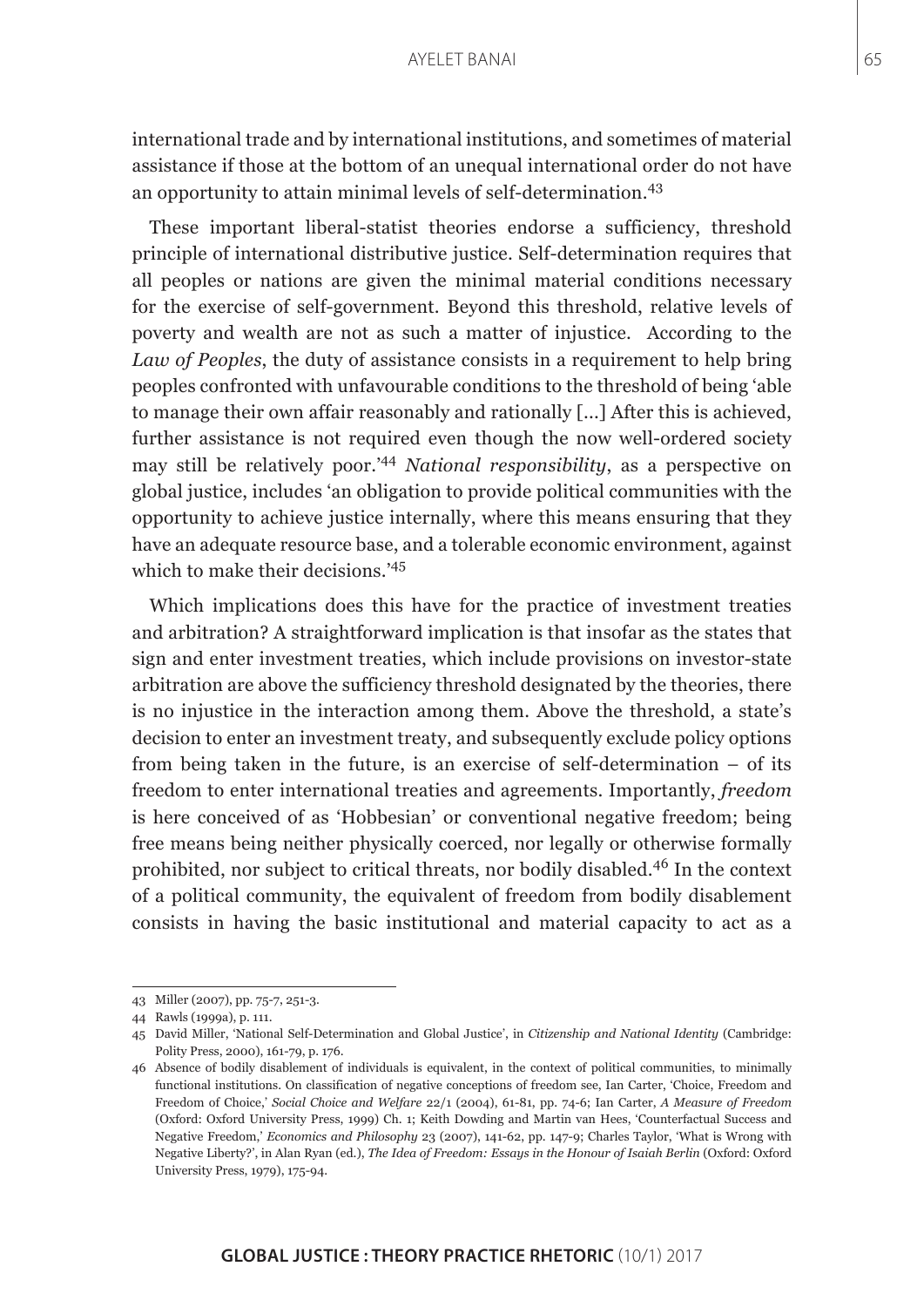#### **IS INVESTOR-STATE ARBITRATION UNFAIR?** 66 **A FREEDOM-BASED PERSPECTIVE**

political collective.<sup>47</sup>

From the vantage point of liberal-statist theory, the fairness of the practice of investor-state arbitration and it compatibility with the principle of selfdetermination depend on whether sufficientarian principles of international justice are satisfied. Insofar as the participating states are above the sufficiency threshold and are not subject to direct coercion by one another, the conditions for exercising self-determination and the demands of international distributive justice are met. Applying theoretical principles to real-world cases is, to be sure, a complex task. Nonetheless, it is fair to suggest that available indicators of wealth and economic development, of regime type and quality can give us a rough picture of how states in reality fare with respect to sufficientarian international justice. All countries involved in investor-state arbitration lawsuits mentioned in the previous section are 'middle income' countries or above according to World Bank indicators.<sup>48</sup> The poorer countries among them, Egypt and El-Salvador, are in the category of lower middle income countries.<sup>49</sup> Some of the countries have relatively high levels of domestic inequality,  $5^{\circ}$ and / or high levels of poverty.<sup>51</sup> However, arguably with the exception of Egypt, means to alleviate poverty are present within all. Therefore, from the liberalstatist sufficiency perspective, there is no clear-cut case for international aid or a 'duty of assistance' in these cases. With the exception of Egypt, all countries mentioned are classified as democracies,, and have been in these categories for at least two decades.<sup>52</sup> It is fair to suggest that, with the exception of Egypt with an authoritarian regime, countries do meet the liberal-statist threshold conditions of self-determination. Furthermore, liberal-statist theories do not require democracy as a necessary condition for recognizing a country as selfdetermining in the international context.<sup>53</sup>

<sup>47</sup> On group agency and group freedom, see e.g., Christian List and Philip Pettit, *Group Agency: The Possibility, Design and Status of Corporate Agents* (Oxford, Oxford University Press, 2011); Carter (1999), Ch. 9; in the context of selfdetermination, see e.g., Anna Stilz, 'The Value of Self-Determination', in David Sobel, Peter Vallentyne and Steven Wall (eds.), *Oxford Studies in Political Philosophy Volume 2* (Oxford: Oxford University Press, 2016), 98-127.

<sup>48</sup> World Bank indicators of wealth and inequality by country are available at: <https://data.worldbank.org/country> (Accessed: 27 June 2017).

<sup>49</sup> According to current World Bank data, Uruguay and the Czech Republic are high income countries, Ecuador and Argentina upper middle income countries, and El-Salvador and Egypt lower middle income countries <http://data. worldbank.org/country> (Accessed: 13 April 2017).

<sup>50</sup> Argentina, Ecuador, Uruguay and El-Salvador with GINI coefficient above 40. <http://povertydata.worldbank.org/ poverty/home/> (Accessed: 13 April 2017).

<sup>51</sup> Population living under national poverty line increased in Egypt between 2000 and 2010 from 16 to 25 or from 11 to 21 million people <http://povertydata.worldbank.org/poverty/country/EGY> In El Salvador between 2005-2015 around 35%, decline in absolute poverty from 20 to 3 % <http://povertydata.worldbank.org/poverty/country/SLV> (Accessed: 13 April 2017).

<sup>52</sup> Based on commonly used data for regime classification, e.g., POLITY IV data base, the Economist democracy index and Freedom House ranking.

<sup>53</sup> John Rawls argues in favour of respect for decent societies, including decent hierarchical societies as equal parties to the law of peoples, Rawls (1999a), pp. 62-71. Critical discussion of this view, from a liberal internationalist and selfdetermination focused perspectives, see e.g., Michael Blake, *Justice and Foreign Policy* (Oxford: Oxford University Press, 2013) Ch. 3; Thomas Christiano, 'Self-Determination and the Human Right to Democracy, in Rowan Cruft et. al. (eds.) *Philosophical Foundations of Human Rights* (Oxford: Oxford University Press, 2015), 459-480.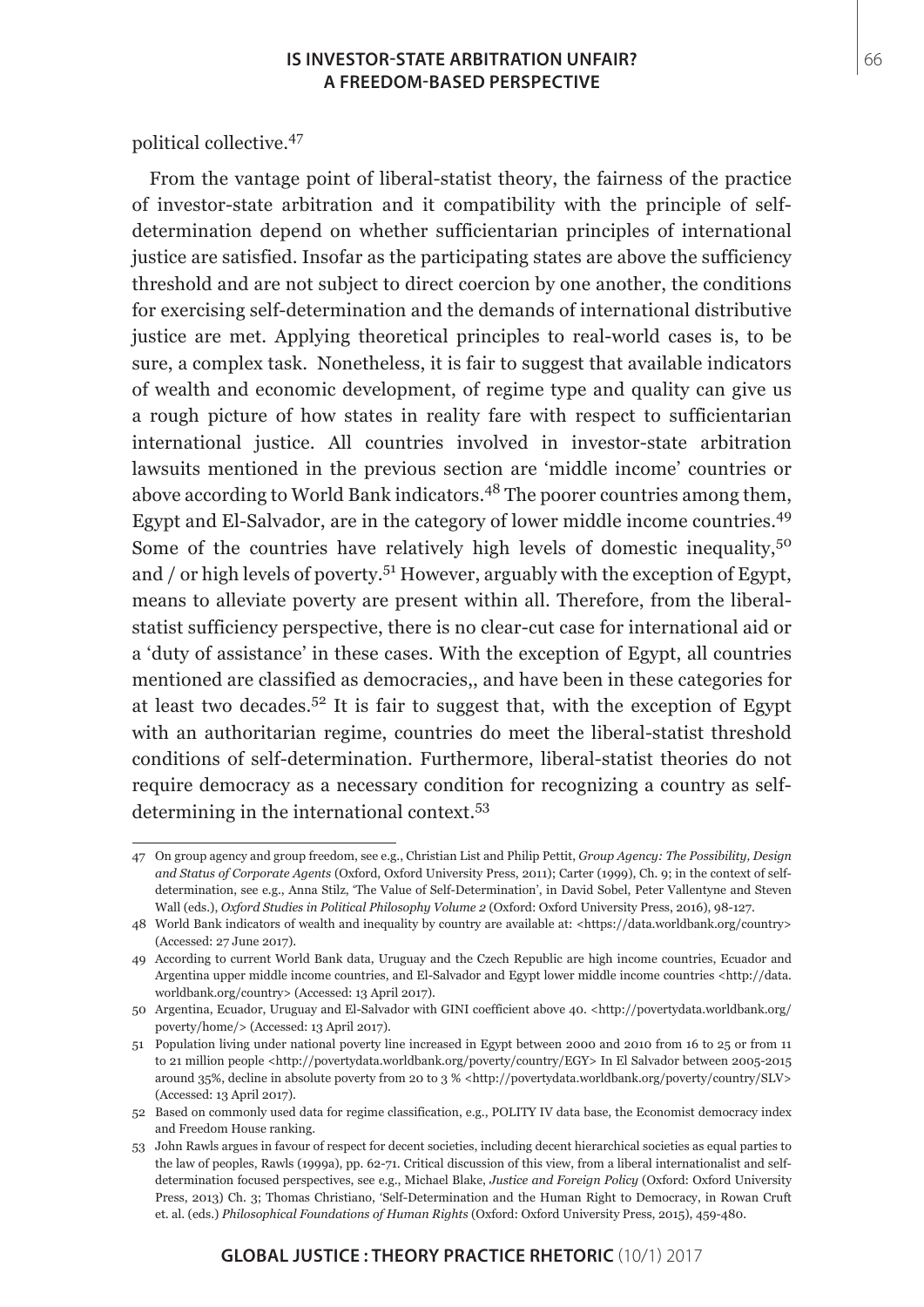For some proponents of liberal internationalism this result is satisfactory and in line with their moral intuitions about fairness: self-determination, and the freedoms it consists in, means that some political communities would fare better than others; attempts to equalize outcomes would constitute unwarranted interference with these freedoms, rendering self-determination hollow. However, for others the intuition persists that the highly unequal distribution of benefits and burdens might have a detrimental knock-on effect on selfdetermination even when sufficiency is obtained. In the following section, I propose an alternative conception of the freedom that self-determination consists in, which indeed supports *limit on relative international inequality* as a requirement of international justice *even from a statist perspective*.

Objections to liberal-statist theories of international justice are many. The argument defended here is distinct in that it raises an *internal objection*. The objection is internal because it does not challenge two basic premises of the liberal-statist theories. First, self-determination is a core principle and value of international justice; second, the freedom constituted in self-determination is conceptualized as *negative* freedom. Before proceeding with the argument, let us address an objection from a liberal-statist perspective – the 'grounds of justice objection' – to the application egalitarian principles of socioeconomic justice in international contexts.

## *The grounds of justice objection*

Egalitarian liberal-statist theories are committed to the view that egalitarian principles of socioeconomic distributive justice  $-$  e.g., the second principle of justice of Rawls's theory – which apply domestically, do not hold across borders. This is because the grounds of justice that give rise to egalitarian socioeconomic duties of distributive justice in the domestic context do not obtain internationally. Different liberal-statist arguments disagree on which specific feature of the domestic context gives rise to egalitarian duties of socioeconomic justice in a way that the international context does not – that is to say, they have different views about the ground of egalitarian justice.<sup>54</sup> The value and principle of self-determination is one of the main arguments given in defence of the inapplicability of egalitarian duties of distributive justice internationally. The self-determination based argument is the following: it is argued meaningful exercise of self-determination is not compatible with global egalitarian justice among individuals. As Andrew Altman and Christopher Wellman argue, if states

<sup>54</sup> Andrea Sangiovanni, 'Global Justice, Reciprocity and the State,' *Philosophy and Public Affairs* 35/1 (2007), 3-39; Michael Blake, 'Distributive Justice, State Coercion, and Autonomy,' *Philosophy and Public Affairs* 30/3 (2001) 257- 96; Rawls (1999a); David Miller (2007); David Miller, 'Against Global Egalitarianism,' in Gillian Brock (ed.), *Current Debates in Global Justice* (Springer, 2005), 55-70; Altman and Wellman (2009).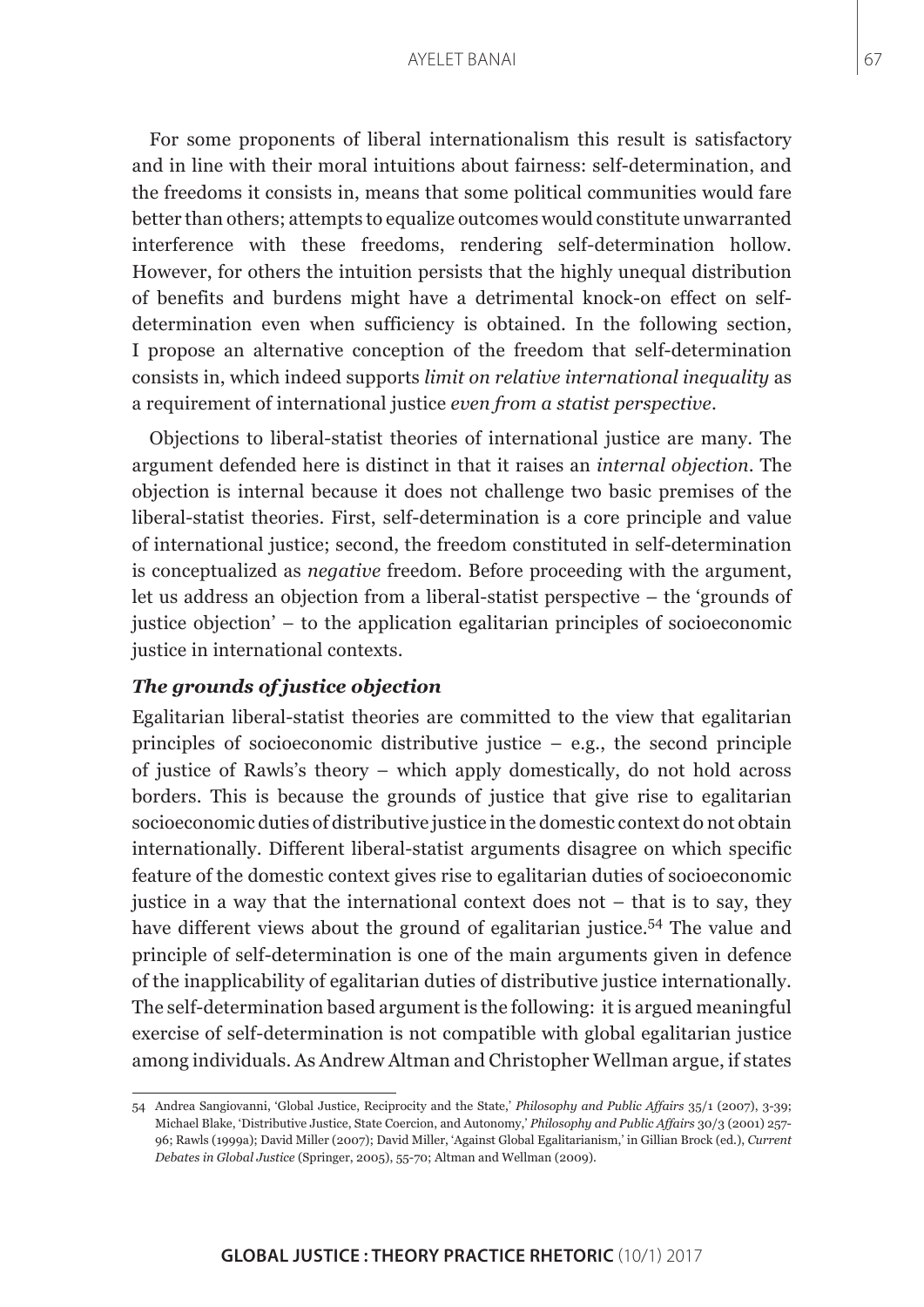## **IS INVESTOR-STATE ARBITRATION UNFAIR?** 68 **A FREEDOM-BASED PERSPECTIVE**

were to discharge of egalitarian cosmopolitan duties of distributive justice 'it seems clear that the right of political self-determination would need to be highly qualified' and 'not much of significance would be left over.'55 Schemes of egalitarian socioeconomic distributive justice among individuals worldwide involve, also for disadvantaged, disrespect of their self-determination because they require standardization and uniformity that are likely to permit very little space for taking own collective decisions, at the domestic level. In terms of Rawls's theory of justice, the second principle of justice, which requires egalitarian socioeconomic justice, is grounded in the notion of society as a scheme of cooperation, whereby all participants are *prima facie* entitled equally to the fruits of this cooperation. Insofar as these forms of intensive cooperation are present within self-determining political units and not on a global scale, this ground of egalitarian justice does not obtain among individuals worldwide.

Due to value of self-determination, there appears to be no ground to claim equal shares across borders and no duty on the better-off to share their resources internationally according to egalitarian standards: the ground of justice that gives rise to egalitarian rights and duties domestically does not apply in this context. This view on the ground of justice, however, overlooks one possible scenario: that limits on international inequality might be demanded *by selfdetermination itself*. It is to this possible argument that I now turn.

## **A liberal-egalitarian conception of negative freedom**

Liberal-statist theories of international justice conceptualize self-determination as a freedom, and specifically as negative freedom: the agent – the selfdetermining people or state – is free if they have the formal-legal permission to act, and meet the sufficiency threshold required for being functional. As we have seen above, in prominent liberal-statist theories of international justice the freedom of self-determining states or peoples consists in their formal international legal standing and permissions and absence of violent and coercive external interferences. Beyond the formal-legal permission to act and absence of direct, self-determining units are entitled, on this view, to reach a sufficiency threshold required for functionality. In analogy to individual freedom, the sufficiency threshold can be construed as conditions of the absence of physical disablement. Indeed, liberal-statist theories have been criticized for their endorsement of a narrow, negative conception of freedom that overlooks limitations and preventing condition that disable the exercise of self-determination and sovereignty, which positive and republican conceptions

<sup>55</sup> Altman and Wellman (2009), pp. 123-4.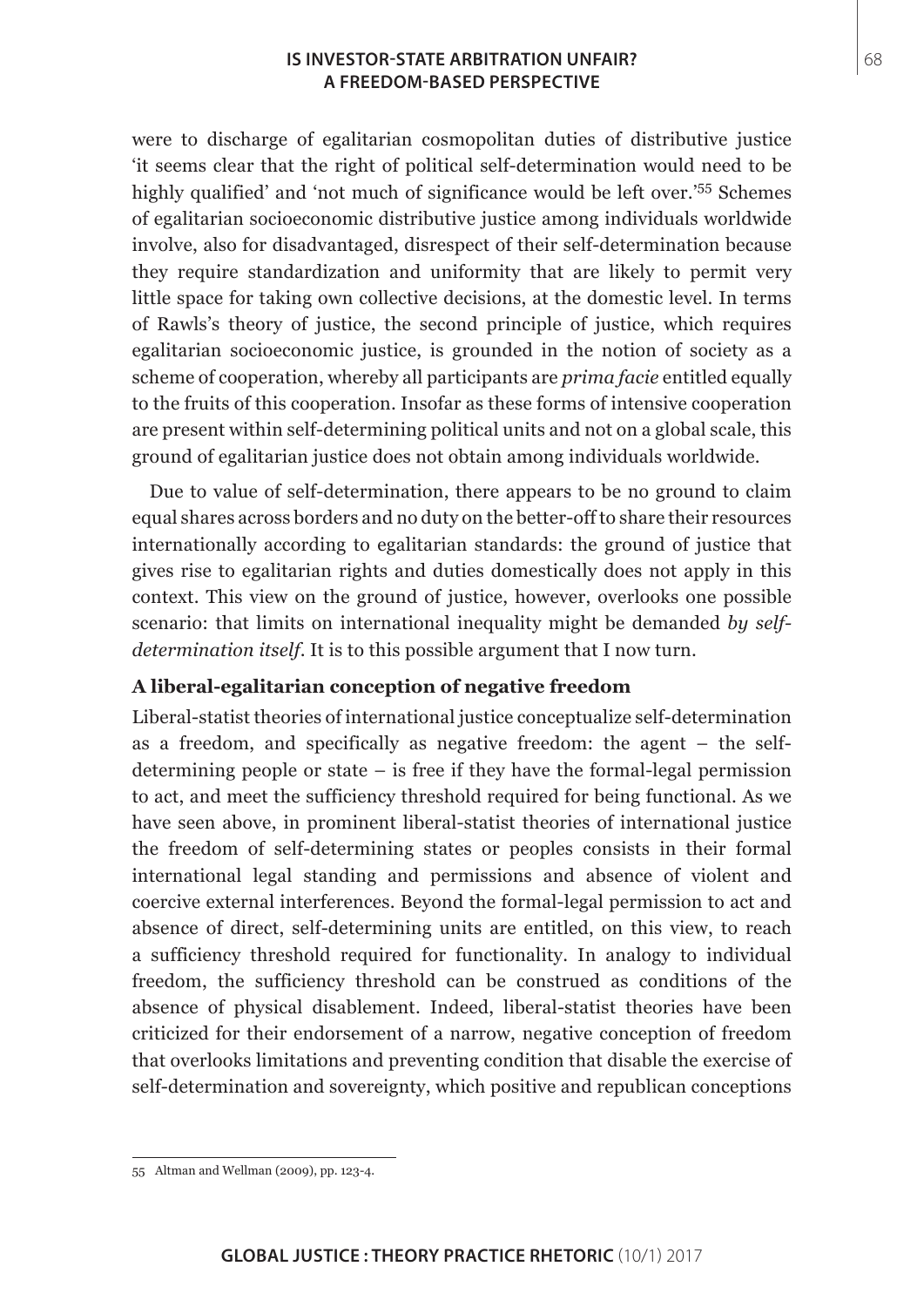of freedom take into account.56 While this critique is appealing, in particular for proponents of positive and republican freedom, it continues to be objected by liberals that, independently of global justice debates, negative freedom remains the most compelling conception of freedom. Therefore, I propose an internal critique of the negative conception of freedom in liberal-statist theories of selfdetermination and international justice, by drawing a distinction to another *negative* conception of freedom. Unlike positive conceptions of freedom, the liberal-egalitarian conception of negative freedom does not deem the absence of material means to be an un-freedom as such. Nevertheless, where agents do not possess a decent chance at exercising their freedom, the conditions of freedom are not met. Let us take a closer look at this point.

Freedom, according to MacCallum's classical definition, is a triadic relationship between an agent, a constraint, and an action:

 'x is (is not) free from y to do (not do, become, not become) z,' x ranges over agents, y ranges of such 'preventing conditions' as constraints, restrictions, interferences, and barriers, and z ranges over actions or conditions of character or circumstance.<sup>57</sup>

Conceptions of freedom diverge on what count as relevant preventing conditions –constraints, restrictions, interferences, and barriers. At the 'purely negative' end of the spectrum, only a physical barrier counts as a restriction of freedom. At the opposite end, informal cultural norms also constitute relevant restrictions on freedom.58 Additionally, theories of freedom can also be helpfully divided into 'exercise' and 'opportunity' conceptions. Exercise conceptions 'refer to the *manner* in which subjects act; saying that a person acts freely is to use an exercise concept.' Opportunity conceptions focus 'not on the way in which individuals use their opportunities, but on the availability of those opportunities themselves.'59 Self-determination is plausibly construed as an 'opportunity' freedom, insofar as the notion that a people should have the freedom to decide for itself. In other words, self-determination is primarily about the possibilities and opportunities open to peoples to form and shape their societies. The range of various positions on 'preventing conditions' leads to different opportunity conceptions of freedom: different understandings of what count as preventing

<sup>56</sup> Miriam Ronzoni, 'Two Conceptions of State Sovereignty and their Implications for Global Institutional Design', *Critical Review of International Social and Political Philosophy* 15/5 (2012), 573-91. Cécile Laborde and Miriam Ronzoni, 'What is a Free State? Republican Internationalism and Globalisation,' *Political Studies* 64/2 (2016), 279-96.

<sup>57</sup> Gerald MacCallum, 'Negative and Positive Freedom', *The Philosophical Review* 76/3 (1967), 312-34, p. 314.

<sup>58</sup> Consider, for instance, how social norms are a barrier to freedom for feminists: Nancy Hirschman, 'Freedom, Recognition and Obligation: A Feminist Approach to Political Theory,' *American Political Science Review* 83/4 (1989), 1227-44; Nancy Fraser, *Justice Interruptus: Critical Reflections on the 'Postsocialist' Condition* (New York: Routldge, 1997).

<sup>59</sup> Dowding and van Hees (2007), pp. 143-4.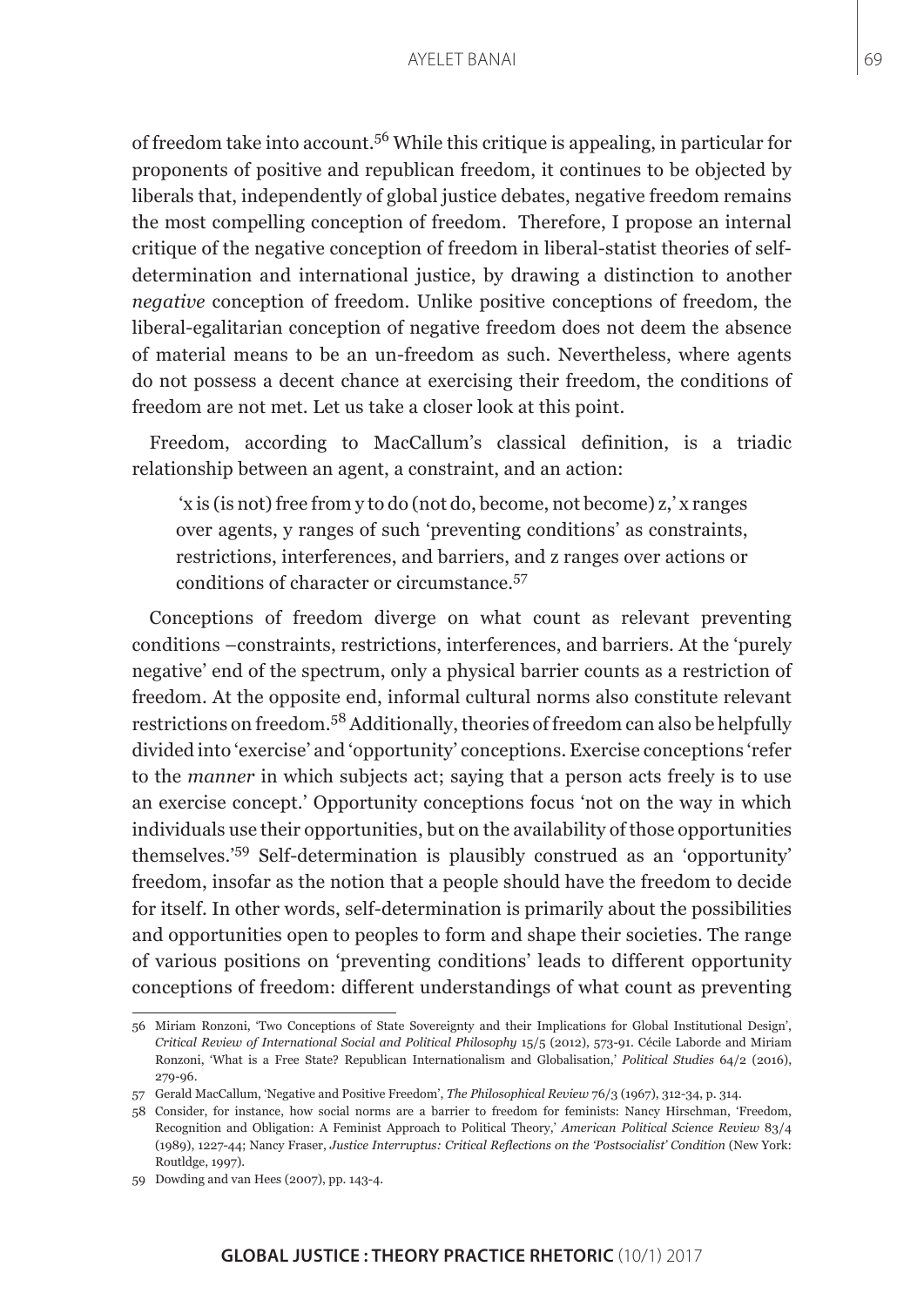### **IS INVESTOR-STATE ARBITRATION UNFAIR? THE STATE OF A STATE ARBITRATION** UNFAIR? **A FREEDOM-BASED PERSPECTIVE**

conditions entail different understandings of when an agent is opportunity free, namely when an opportunity is open to them. The longstanding, albeit contested, distinction between negative and positive freedom still helps map the array of views on when an agent is 'opportunity free.' The distinction itself between positive and negative conceptions can be drawn in different ways, but an important dimension of it is the weight given to the availability of material means. Under this understanding, an agent is negatively free to take the train to a seaside holidays if no law or another formal restriction prohibits her, no physical barrier blocks her and no serious threat to her life and limb deters her; she is, instead, positively free if she also has the means to purchase a ticket. In recent theorizing on freedom, issues of psychological constitution, as well cultural and social norms and capital are taken more often into account as potential barriers to opportunity freedom.

As we have noted, this is only one way of drawing the distinction between negative and positive freedom. What is more, there is a significant variation within each camp. In particular, negative freedom can be understood in two competing ways. 'Purely' negative conceptions recognize physical barriers alone as relevant restrictions on access. The 'Hobbesian' conception 'sees freedom simply as the absence of external physical or legal barriers.<sup>'60</sup> 'Conventional' negative views, instead, also consider threats of sufficient magnitude to be constraints on freedom. $61$  The conventional negative view is most closely associated with classical liberalism. Nevertheless, in liberal-*egalitarian* theorizing a further negative conception of freedom is identifiable – one which takes into account the *feasibility* of accessing opportunities in view of potential material and social barriers.

Consider, for instance, Rawls's two principles of justice and how the theory's concern with socioeconomic and political equality also has implications for the interpretation of freedom itself. Rawls's famous first principle of social justice reads: 'Each person is to have an equal right to the most extensive scheme of equal basic liberties compatible with a similar scheme of liberties for others.<sup>'62</sup> Rawls explicitly seeks to 'bypass the dispute about the meaning of liberty,' namely 'the controversy between the proponents of negative and positive liberty as to how freedom should be defined', $63$  noting that his 'remarks' about the concept of liberty are unhappily abstract.'64 Nonetheless, two pertinent points are made clear. First, endorsing MacCallum's general concept

<sup>60</sup> Taylor (1979), p. 176.

<sup>61</sup> Isaiah Berlin, 'Two Concepts of Liberty' in *Four Essays on Liberty* (Oxford: Oxford University Press, 1958), 118-72, pp. 122-31.

<sup>62</sup> John Rawls, *A Theory of Justice: Revised Edition* (Cambridge: Harvard University Press, 1999b), p. 53

<sup>63</sup> *Ibid*, p. 176.

<sup>64</sup> *Ibid*, p. 179.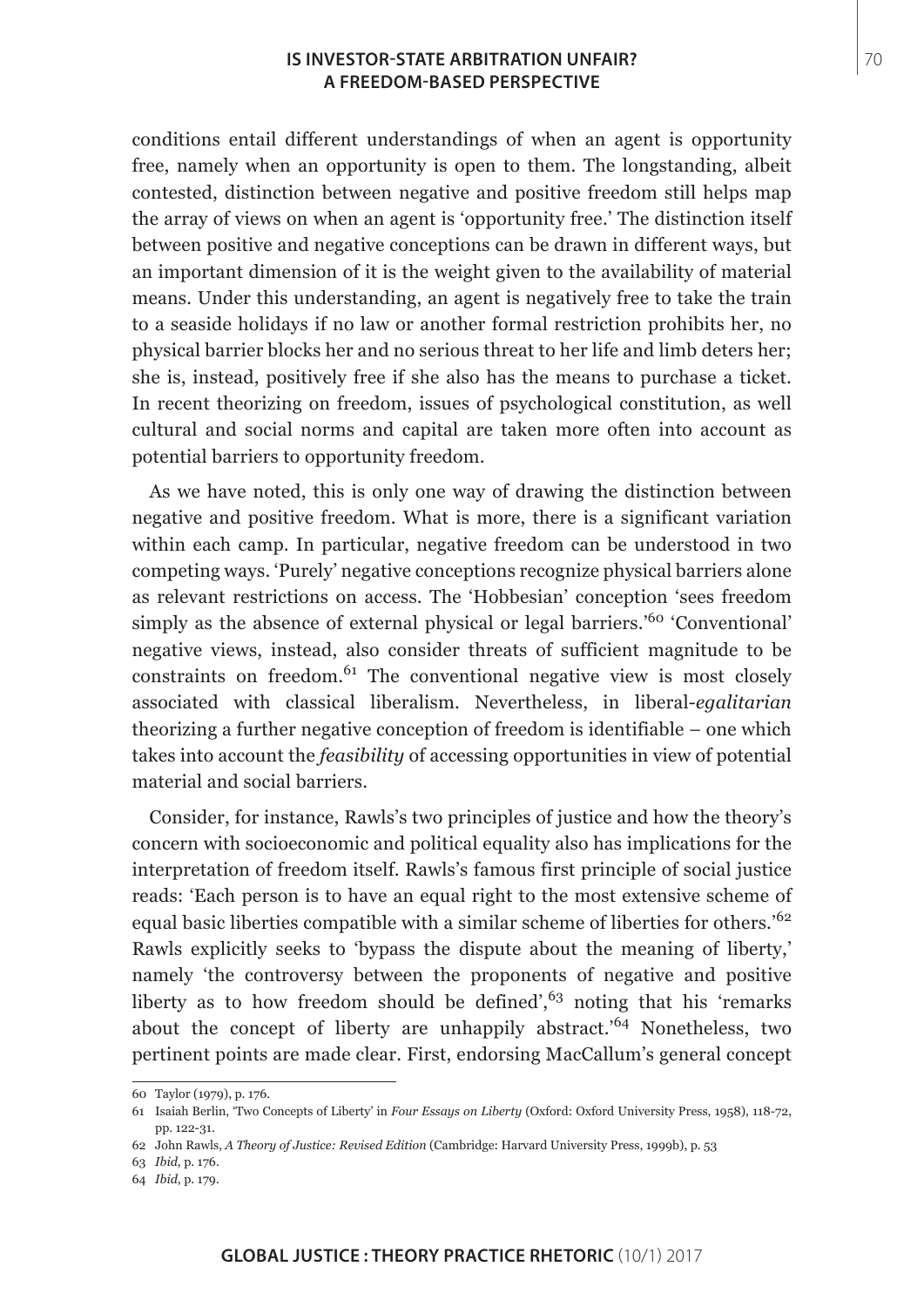of freedom (quoted above), Rawls specifies that 'constraints may range from duties and prohibitions defined by law to the coercive influences arising from public opinion and social pressure.'65 Freedom, then, is not only the absence of formal constraints, but may also be restricted by informal yet powerful social norms and influences that prevent an agent from an action that they are formally permitted to perform. This specification is more extensive in its conception of pertinent constraints than conventional negative views usually are, in that it takes into account the powers of (at least some) informal social norms. At the same time, it is still a negative conception. Second, means to exercise freedom – material, cognitive or others – are not defined by Rawls as 'constraints definitive of liberty'66: the absence of material means, for instance, does not *automatically* constitute an unfreedom. Such means are not, however, entirely divorced from liberty, in that they are taken by Rawls to affect 'the value of liberty.'<sup>67</sup> The distinction between liberty and its value is drawn as follows: 'liberty is represented by the complete system of the liberties of equal citizenship, while the worth of liberty for persons and groups depends on upon their capacity to advance their ends within the framework the system defines.'68 This capacity depends on means such as wealth and education and is not possessed by all to the same extent but; in the case of political liberties in particular, Rawls explicitly argues that citizens are not only entitled to those liberties, but also to their 'fair value.'

Crucially, the issue of the value of liberty is conceptually distinct, in Rawls's theory of justice, from equal access to social positions. The latter pertains directly to socioeconomic inequality – namely to the unequal advantages and burdens that are attached to different social positions. To remedy social inequality, 'fair equality of opportunity' is required: access to more advantageous positions must be genuinely open to all regardless of social background. Fair equality of opportunity and the fair value of liberty are two distinct components and ends of the theory. To sum up, we might say that Rawls's theory of justice as fairness, and arguably liberal egalitarianism more generally, is grounded on a negative conception of freedom, in that freedom is not fully identified with the means to exercise it. Freedom and the value of freedom are two conceptually distinct concepts. At the same time, the identification of the value of freedom as a problem in and of itself – distinct from distributive equality and equality of opportunity means that the concern of liberal egalitarianism with access to means is not exclusively a problem of social justice: it is an issue pertaining to

67 *Ibid*, p. 179.

<sup>65</sup> *Ibid*, p. 177.

<sup>66</sup> *Ibid*, p. 179.

<sup>68</sup> *Ibid*, p. 179.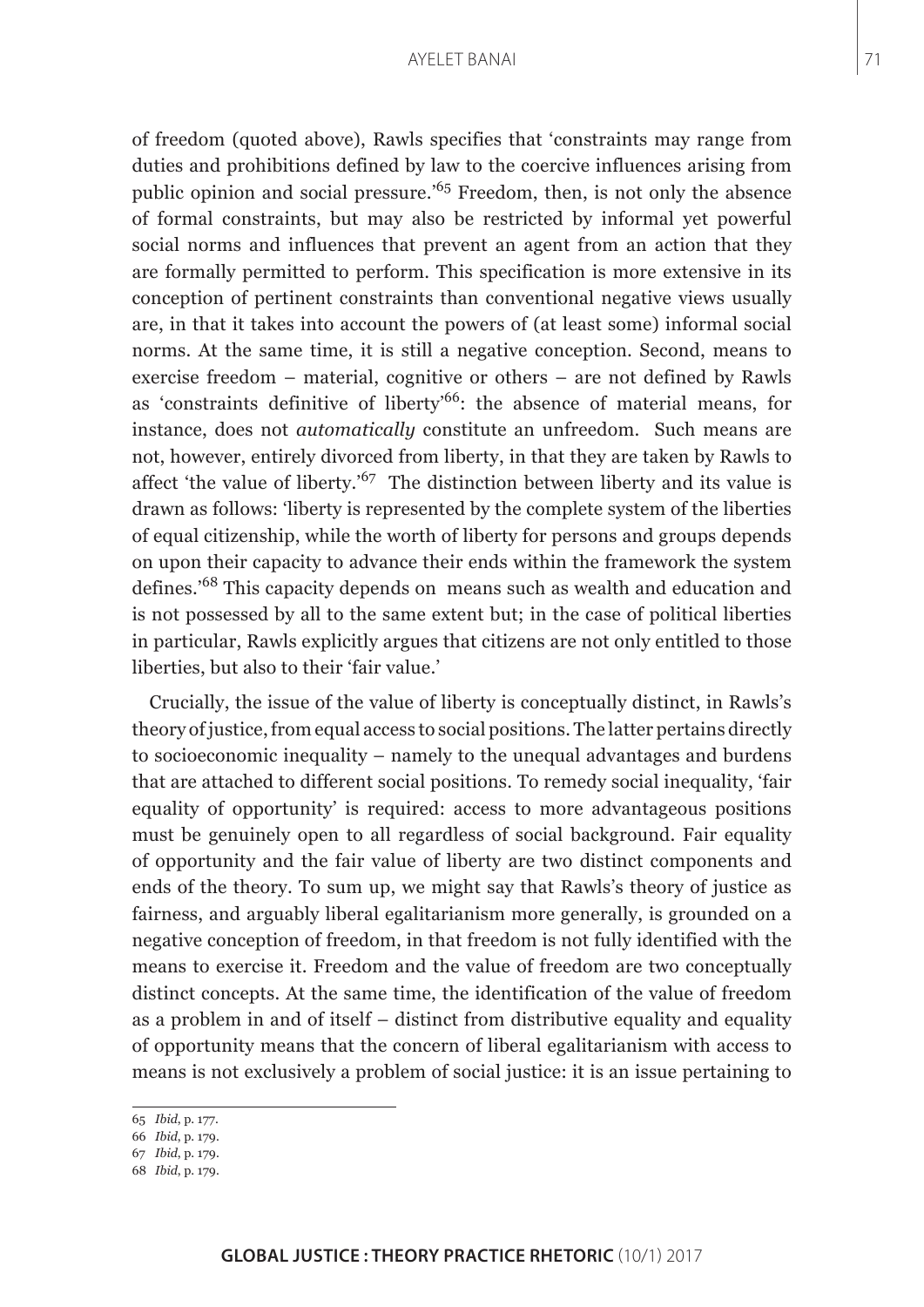## **IS INVESTOR-STATE ARBITRATION UNFAIR?** 72 **A FREEDOM-BASED PERSPECTIVE**

freedom itself, in that the absence of means affects the *quality and extent of liberties*. This is a conception of negative freedom that takes into account the question of access to means to exercise freedom – the capacity to enjoy liberties and opportunities. A person that has the legal, formal, or moral freedom-rights, but no means to exercise them is not altogether unfree on this view, but the value of their liberty and its extent is a lesser one and faulty in comparison to those that have ample means to exercise their liberty. Other conceptions of negative freedom consider the problem of access to means an issue of social justice or not a matter of justice at all – in other words, as problem external to the freedom and its conception. Therefore, this liberal-egalitarian conception of negative freedom is distinct in a subtle but momentous way both from positive conceptions of liberty and other liberal and libertarian non-egalitarian conceptions thereof.<sup>69</sup>

## **The quality and value of liberal-egalitarian negative liberty**

Let us now flesh out the notion of liberal-egalitarian negative freedom with an example. What does such a conception of freedom – which does not fully incorporate means of exercise into its definition of freedom, but nevertheless takes them into account – involve? Specifically, why does comparative inequality, beyond the threshold of sufficiency, matter from this perspective? Consider the following example. Andrea wishes to study medicine, and she meets the formal requirements for admission: there is no formal restriction on her admission and she has good enough grades to be admitted. However, places in medical school are scarce and Andrea is likely to need further preparation for the entry exam. Furthermore, to attend and complete medical school, substantive funds are needed for tuition and for subsistence during the long period of intensive studies and training. From a Rawlsian perspective on justice, Andrea's situation is raising a twofold concern from a normative perspective. Firstly, we are concerned by the benefits of the social position that are attach to the medical profession in Andrea's society, and want to make sure that everybody, including Andrea, has a fair chance to reach such a position. This is straightforwardly a matter of social justice governed by the principle of fair equality of opportunity. Secondly, Andrea's situation also raises concerns for the value of her liberty. If Andrea lacks the funds to purchase professional training for the entry exam

<sup>69</sup> It is noteworthy that Ronald Dworkin's analysis of freedom, too, stipulates a strong commitment to equality. Dworkin famously argues that freedom itself ought to be interpreted in a way that renders it compatible with the principles of resources egalitarianism, defended in his theory of equality (Dworkin 1987). The compatibility of freedom and equality at the conceptual level, he argues, mitigates the need for tragic choices between equality and freedom and helps explain why resources egalitarianism is preferable to other conceptions of socioeconomic equality, which are not compatible with a plausible conception of freedom. See, Ronald Dworkin, 'What is Equality? Part 3: The Place of Liberty,' *Iowa Law Review* 73/1 (1987), 1-54. Ian Carter (1999) argues that this analysis of freedom is less attractive because it disregards the 'non-specific value of freedom.' It is not necessary to adopt Dworkin's solution to notice the relevance of the issue: liberal-egalitarian conceptions and theories of freedom take the value of equality into account.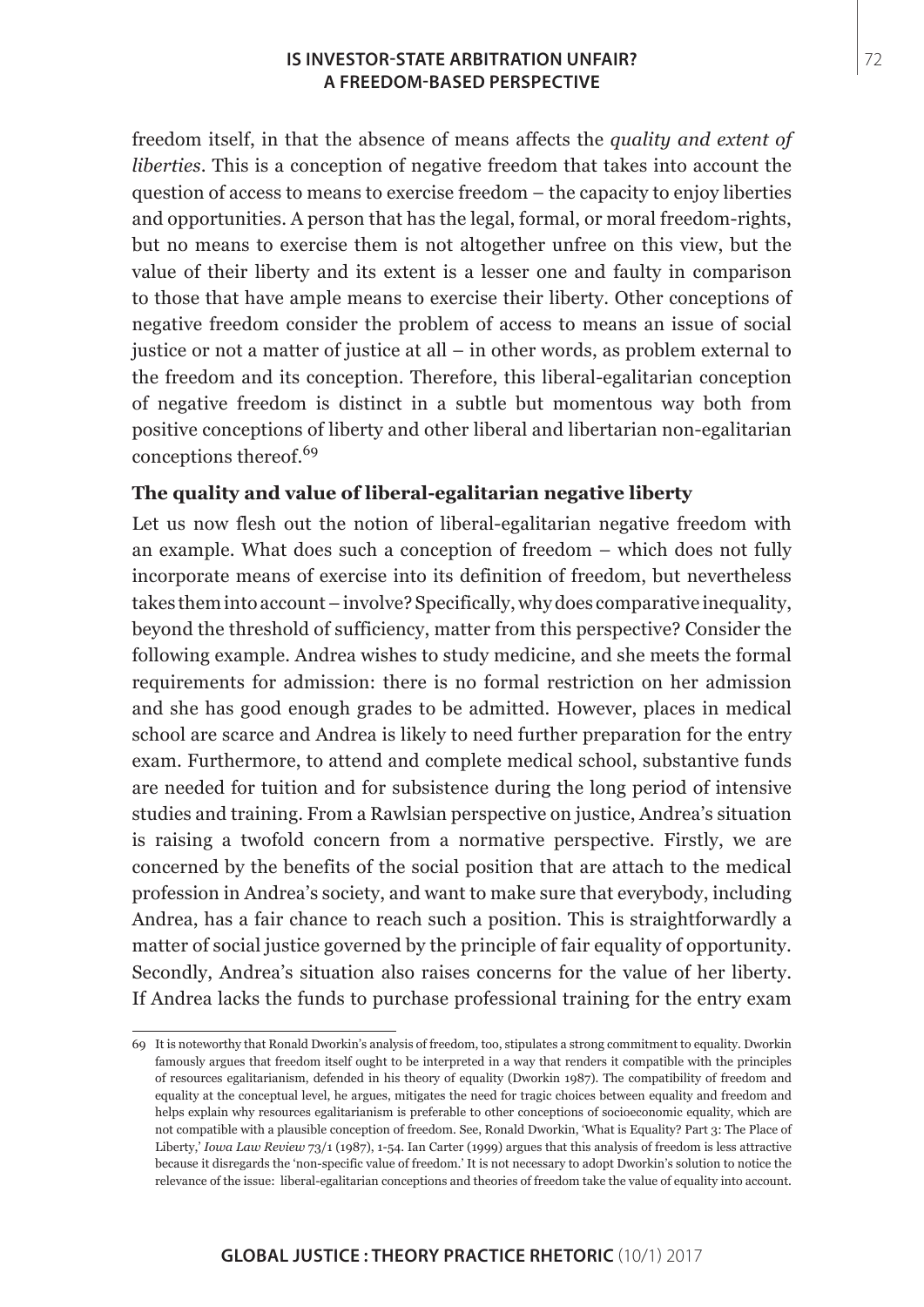and to support herself during her studies, the value of her liberty to pursue a medical career is diminished.

Now, whereas the question of fair equality of opportunity to access social positions is connected to participation in the shared scheme of political cooperation, the value of liberty pertains to the very core of liberal autonomy and should, therefore, plausibly matter independently of one's participation in a scheme of cooperation from a liberal-egalitarian perspective<sup>70</sup>. Therefore, a liberal-egalitarian theory of *international* justice still ought to be committed to a conception of freedom that takes the value of liberty into account. It is not immediately clear which precise principle of justice is most appropriate in order to realize the value of liberty in the international context: The question deserves a careful consideration that lies beyond the scope of this article. My claim in the remainder of this article is, however, that even the most modest interpretation of the value of liberty at the international level would have farreaching consequences. Let us consider, for instance, a modest interpretation of 'the fair value' of a very important freedom at the international level, namely self-determination. An appropriate conception of the freedom that selfdetermination consists in, for a liberal-egalitarian statist theory of international justice, should indeed incorporate the value of liberty; the freedoms constituted in the principles of self-determination ought to have their fair value.<sup>71</sup> This interpretation remains consistent with the statist premise that international justice is concerned, in the first instance, with interaction among selfdetermining peoples.

Let us recall Andrea and her chances of admission to, and completion of, medical school. Consider three scenarios. As in the case above, in all three scenarios Andrea has the formal liberty and natural talent to enter and complete medical school. The scenarios differ with respect to Andrea's means to exercise her liberty and her relative (dis)advantage. In the first scenario, (1) Andrea has no feasible access to the means to exercise her negative freedom to enter and complete medical school. Not only is her family unable to support her, they rely on her income for subsistence. Andrea's society has no schemes of social welfare nor grants or loans for students. Under these conditions, no matter how hard

<sup>70</sup> This is not a *complete* argument for why liberal-egalitarian statist theory of international justice ought to safeguard fair value of liberty for all peoples. It suffices that the fair value of liberty does not fall within the domains of social justice, to which egalitarianism does not apply on the liberal statist view.

<sup>71</sup> Another *prima facie* possible interpretation of the value of liberty in the context of international justice pertains to the claims that each individual qua individual worldwide has against domestic, international, and transnational institutions and practices. Insofar as transnational and international practices and institutions do not respect, enable or support fair value of liberty for all individuals, they perpetuate an injustice. This is interpretation is less likely compatible with the liberal-statist internationalist premise. Be that as it may, fair value of liberty for peoples in exercise of their freedoms constituted in self-determination is a matter of international justice, form a liberal-statist perspective, too, that deserve the theory's attention.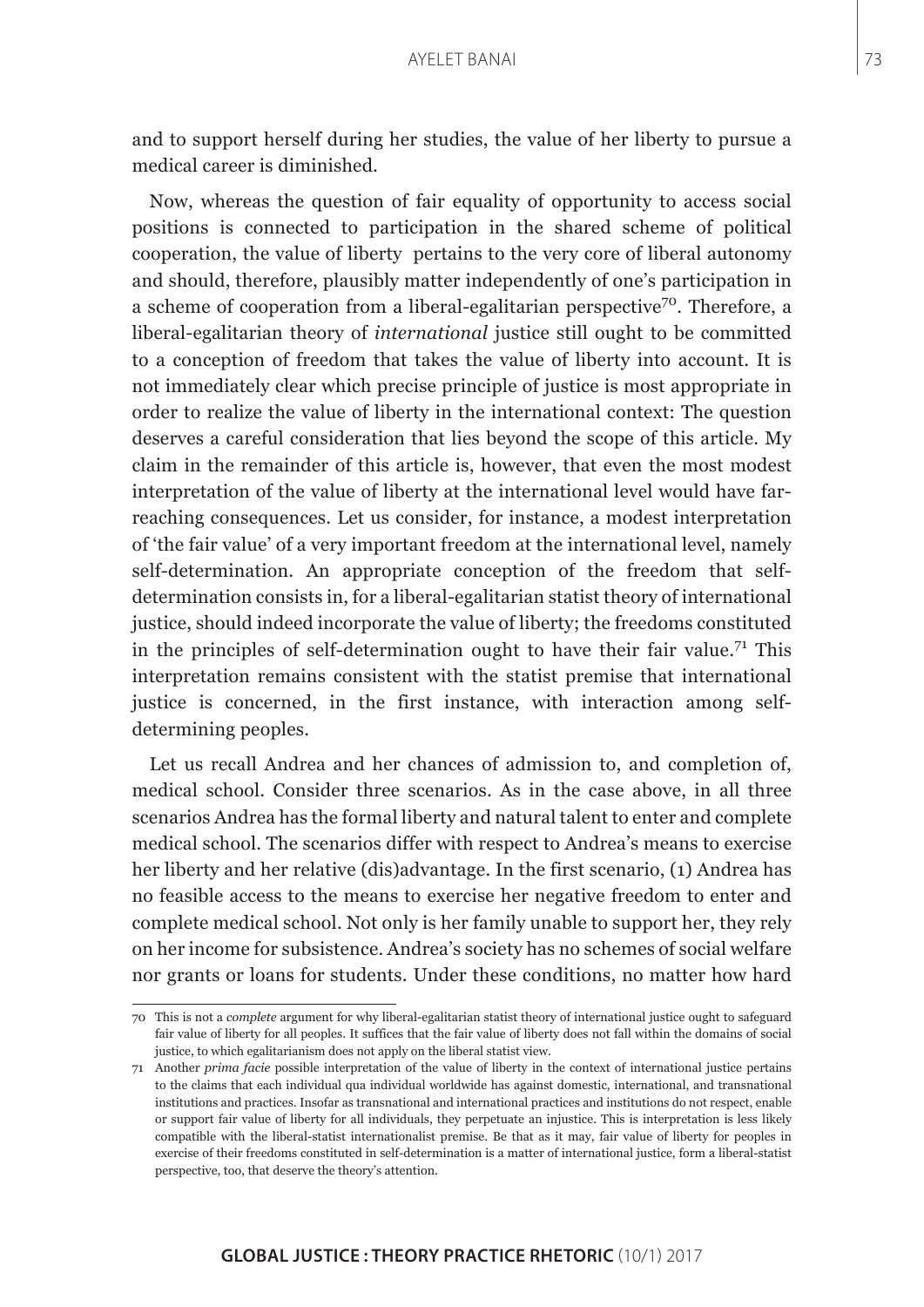## **IS INVESTOR-STATE ARBITRATION UNFAIR?** 74 **A FREEDOM-BASED PERSPECTIVE**

Andrea might try and how well-suited her natural talents are, she has no feasible possibility to exercise her traditional negative freedom to enter medical school and complete her studies there. Her liberty is of little, if any, value. (2) Andrea is endowed with the same talents, formal qualifications and permissions as in the previous scenario and continues to lack financial support from her family. However, now her society sustains a system of social support that includes a safety net for students in need. The social support is modest. Still, it enables Andrea decent chances at admission to and completion of medical school. She is likely to need to put more effort to succeed, in comparison to candidates and fellow-students that possess more resources (material, cultural, or symbolic). Nevertheless, insofar as Andrea has decent chances to exercise the personal liberty of pursuing a career in the profession of her passion, her liberty has value.

To be sure, this value of liberty does not meet the requirements of domestic egalitarian justice – which (as noted above) demand fair equality of opportunity, as the appropriate standard for social justice *and* for fair value of liberty. Further, the notion of 'decent chances to exercise' freedom needs clarification and 'operationalization' – what indicates and counts as 'decent' in this context – a problem that lies beyond the scope of this article. Nonetheless, the comparison between the two scenarios illustrates and proposes a very modest conception of 'fair' value of liberty divorced from fair equality of opportunity and domestic equality. I do not suggest that a statist liberal-egalitarian theory of international should be satisfied with this modest conception; it may well be more ambitious. In the following section, however, I argue that even with a very modest conception of fair value of liberty, relative inequality – beyond the sufficiency threshold – matters for a liberal-statist theory of international justice.

## **Self-determination and relative international inequality**

Let us briefly recapitulate this article's argument so far: self-determination is a central value and principle for liberal statist theories of international justice. Prominent liberal-statist theories conceive of self-determination as collective freedom of a people to self-government. They endorse implicitly a traditional negative, or Hobbesian, conception of negative freedom in their theorizing of self-determination, and subsequently defend a sufficiency threshold principle of international distributive justice. The practice of investor-state arbitration in private international law illustrates that liberal-statist theory of international justice has reasons to be concerned with relative distribution, beyond the sufficiency threshold, of benefits and burdens, in international contexts. An alternative, egalitarian, conception of negative freedom is then proposed that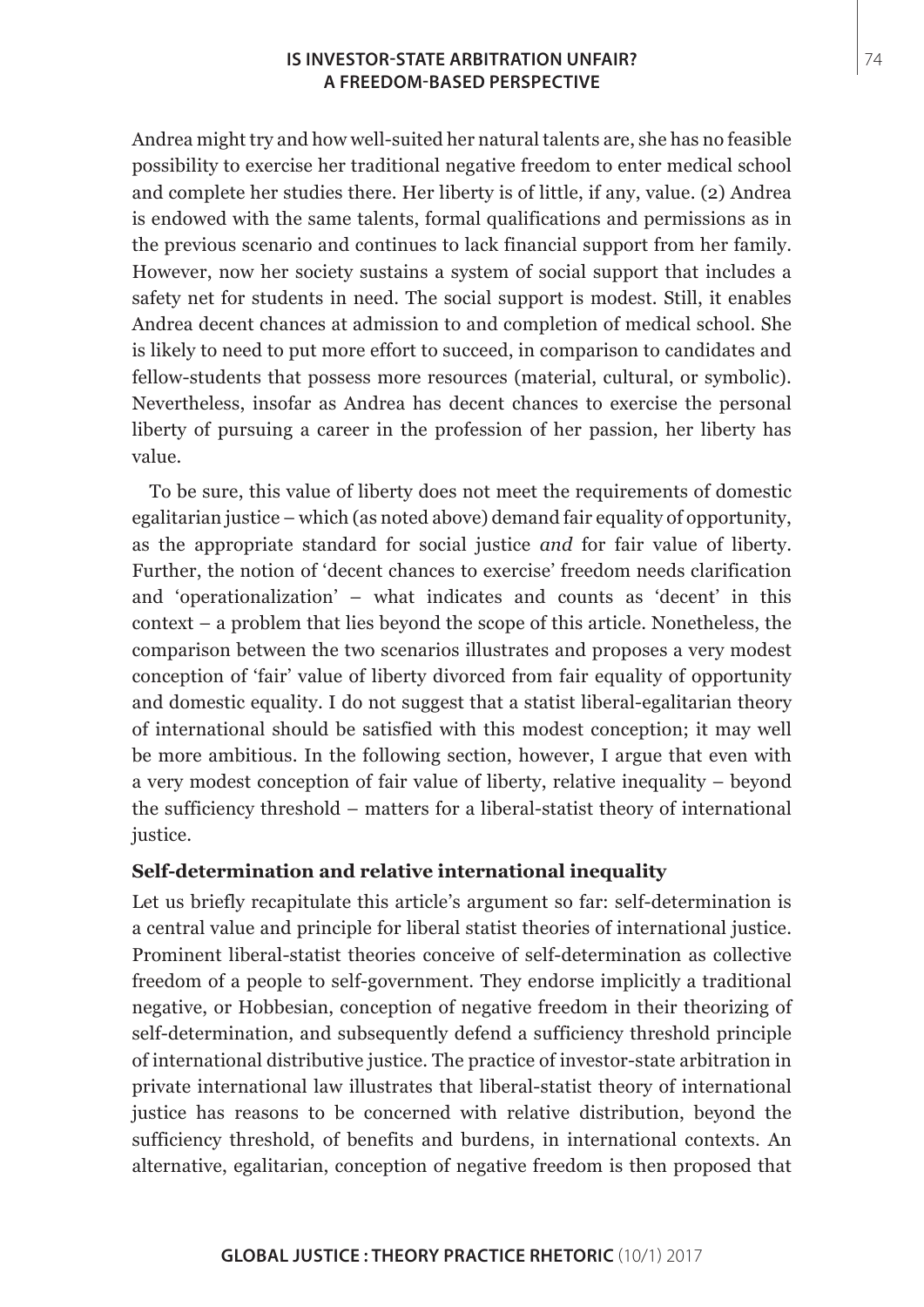takes into account the value of liberty – the possibility and chances of agents to exercise their (negative) freedoms. It remains to be explained how the proposed liberal-egalitarian conception of negative freedom supports a principle of international distributive justice that takes relative inequality, beyond the threshold, into account, and to explore some preliminary implications for the practice of investor-state arbitration.

To this end, let us proceed to the third scenario regarding Andrea's chances in medical school. In this scenario Andrea has the same talents and formal qualifications as in the second, as well as access to the very same social safety net. What is different now, are the resources available to other candidates and applicants to medical studies. They are now far better-off then they were before: the support of their families expanded significantly the resources – material, cultural, and symbolic – available to them. Whereas in the second scenario it was assumed that the gap between Andrea and others is such that renders her chances to succeed decent, in the new scenario Andrea is disadvantaged in comparison to others to an extent that her chances to obtain a share of the scarce good – a place in medical school – are meagre. Her liberty is again devalued, akin to the first scenario. Comparative disadvantage affects the value of liberty and, therefore, it matters from a liberal-egalitarian conception of negative freedom. The point is not simply to have 'enough,' but to not have too much less than relevant others.<sup>72</sup>

The general analytical point here is not that we need to know how the betteroff fare, in order to determine what the appropriate sufficiency threshold is.<sup>73</sup> The point is not (merely) to safeguard that all are above a designated threshold, but that all have decent chances to obtain the better-off position – a fair share of scarce goods, a fair share of the benefits. Self-determination conceptualized as freedom ought to have a fair value for the agents that exercise it. This article does not offer a considered view on what is 'fair' in this context. However, even under a very modest reading – indeed, one which may be too modest for a liberal-egalitarian position  $-$  comparative inequality must be taken into account. International investment law and the practice of foreign direct investment has enabled the creation of tremendous revenues and benefits, as well as weighty burdens. Where inequality among the parties that participate in the practice is dramatic and growing, the chances of the relatively worse-off to obtain a fair share of the overall benefits and avoid excessive burdens grow

<sup>72</sup> The point is not limited to positional goods; access to *non*-positional scarce goods may well depend on how much others are capable of and willing to pay for them. Suppose that good-quality housing in a given town is scarce. The housing is of good quality not because some do not have it, but because the homes are specious, nicely designed and enjoy adequate municipal services. Assuming that the market determines the prices of houses in the town, the ability of each resident to access good-quality housing depends on how much other are ready and capable of paying.

<sup>73</sup> This is an important and under-appreciated point in the debate about sufficiency principles of international distributive justice, but it does not genuinely challenge the sufficiency view.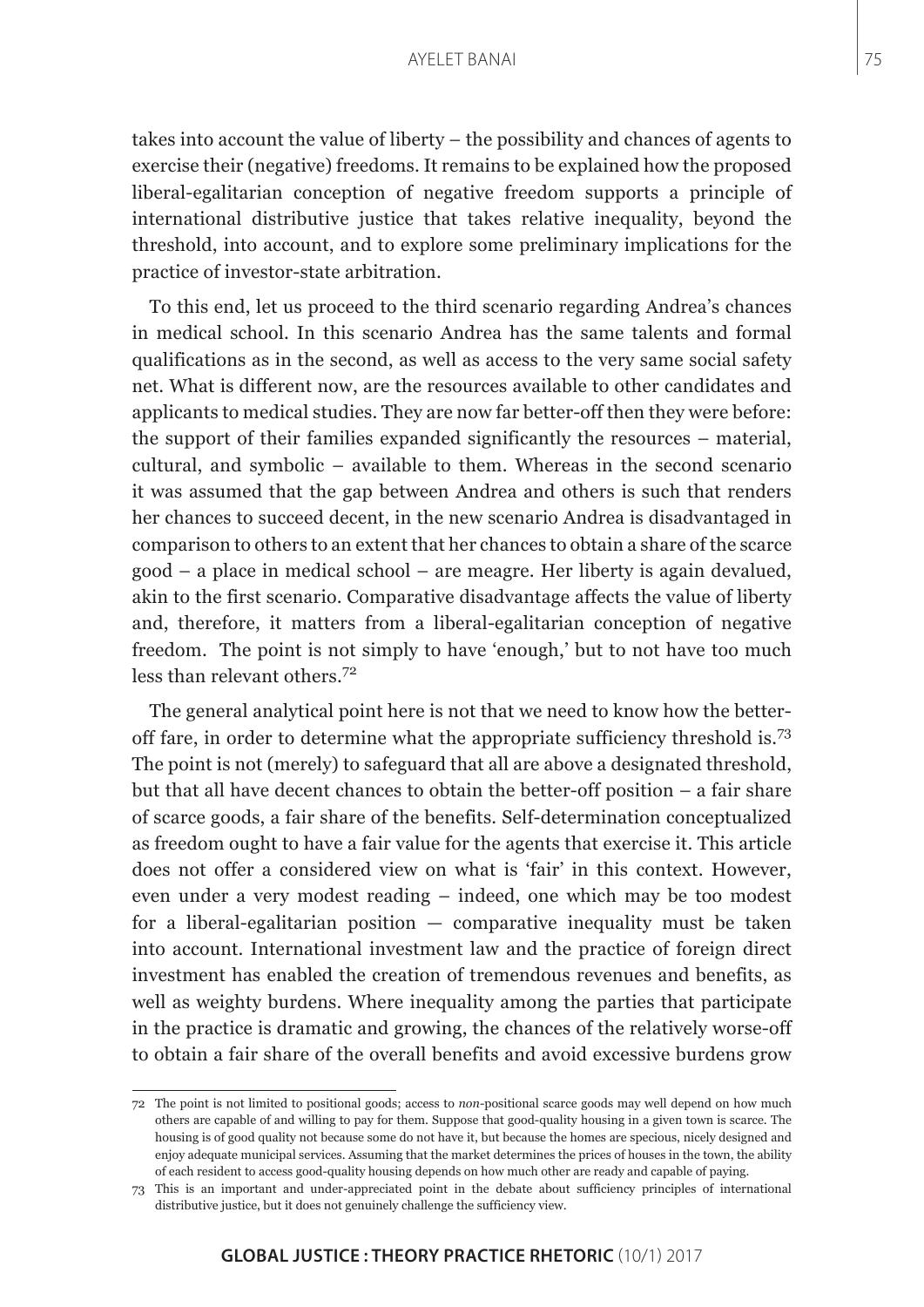#### **IS INVESTOR-STATE ARBITRATION UNFAIR?** 76 **A FREEDOM-BASED PERSPECTIVE**

increasingly meagre. Subsequently, their self-determination is undermined in that the freedoms constituted in it lack their fair value.

In order to reach concrete action-guiding principles from the general conclusion that relative inequality beyond the threshold matters for selfdetermination, because peoples are owed a fair value of liberty in exercising their self-determination, much remains to be figured out still. Two preliminary suggestions, however, are in order. (1) The notion of fair value of liberty in the context of self-determination requires specifications for relative inequality between participant in specific transactions and interactions, and for conditions of background justice. Consider for example the case that opened this article – the Chevron / Ecuador lawsuits. The initial plaintiffs – the communities affected by the pollution in the Oriente region of Ecuador – are substantively worse-off in comparison to the corporation that they sued, in material and other resources. Thus, the specific interaction should be subject to principles of fair distribution of benefits and burdens that value of liberty of Ecuador's self-determination requires. However, looking at the effects of each and every interaction on overall distributions of benefits and burdens, and the associated chances of obtaining scarce resources, opens the door to numerous objections regarding complexity, uncertainty and unwarranted constraint on the freedom of participants to act. Applying the demands of fair value of liberty and associated distributions of benefits and burdens to *principles of background justice* is not readily liable to objections of this kind.<sup>74</sup> Background justice in this context requires a general permanent limit on international inequality with regard those factors (to be specified) that pertain to the value of liberty in the exercise of self-determination, to safeguard decent chances for the relatively worse-off obtain fair benefits in their multiple interactions.75 (2) Selfdetermination is commonly seen as a right of *peoples*, exercised through state institutions, domestically and internationally. States, on this view, act in the international context on behalf of their peoples. Therefore, when examining the relationship between self-determination and international investment, specifically investor-state arbitration, the perspective of 'ordinary citizens' – that collectively, as members of a people, hold the right to self-determination – ought to be considered. Theories of self-determination often look at the state and its peoples as unitary entity in the international context. However, a theory

<sup>74</sup> On global justice as a case of background justice, see: Miriam Ronzoni, 'The Global Order: A Case of Background Injustice? A Practice-Dependent Account', *Philosophy and Public Affairs* 37/3 (2009), 229-56.

<sup>75</sup> A third context of specification that merits attention beyond the scope of this article is the application of fair value of liberal, and associated distributions of benefits and burdens, to the practice of foreign direct investment. On practiceoriented methodology in theories of global justice, see e.g., Aaron James, 'Constructing Justice for Existing Practices: Rawls and the Status Quo,' *Philosophy and Public Affairs* 33/3 (2005), 281-316; Banai, Ronzoni and Schemmel (2013), pp. 50-60.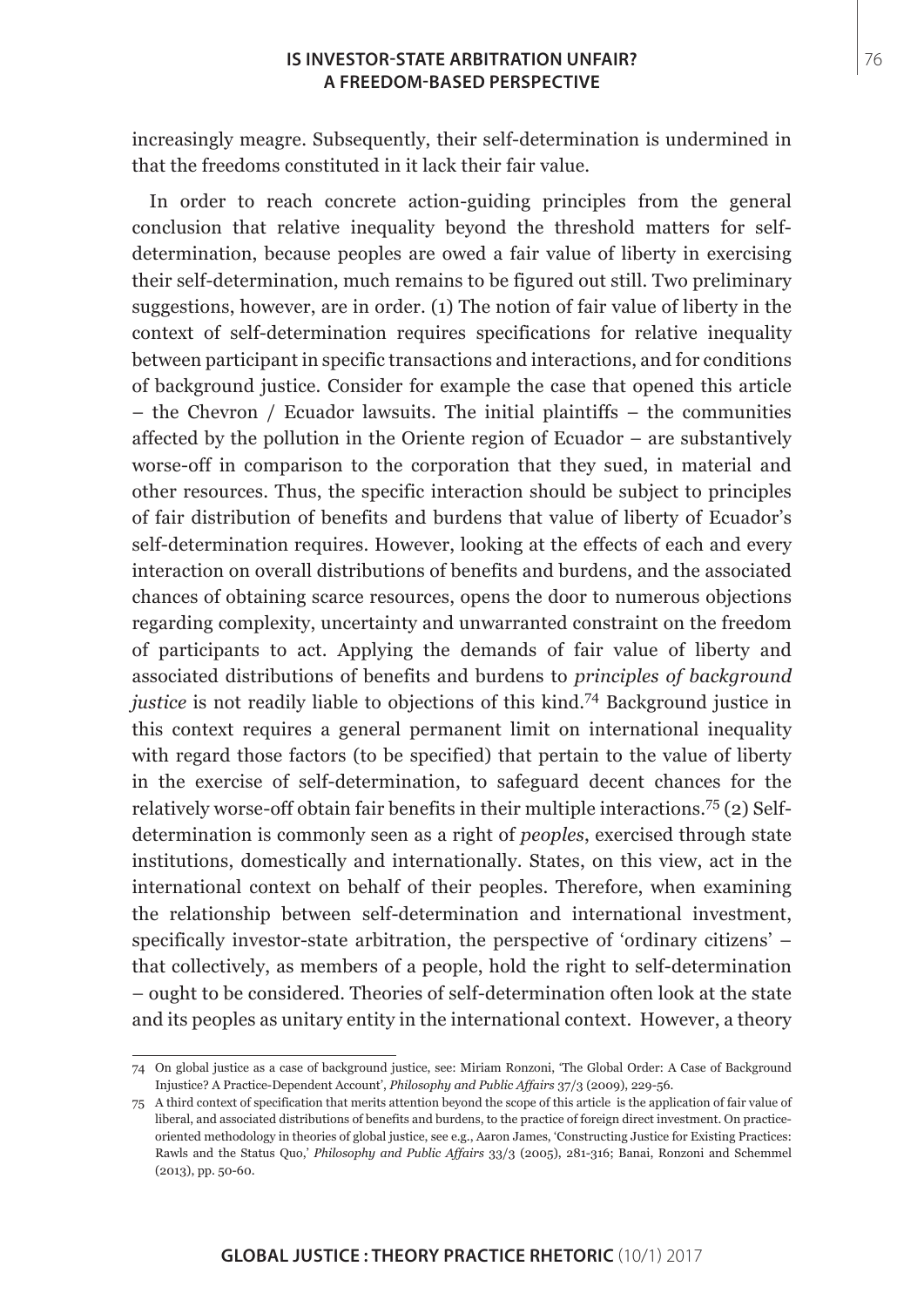of *peoples'* self-determination ought to pay attention to domestic inequality, and the way the international practice of direct investment and specifically investor-state arbitration affect these patterns of distribution of benefits and burdens within a single state. In other words, we need to take into account the burdens and barriers that members of the people face to exercising their commonly-held freedoms.

Before concluding, consider again the claim pertaining to minimum wages in Egypt, mentioned above. Proponents of investor-state arbitration argue that the corporation in this case does not in fact prevent the government from issuing the policy of raising minimum wages, nor does the claim for compensation threaten public policy autonomy. Rather, the argument goes, the arbitration claim seeks to safeguard that the government's contractual obligations to the corporation are kept, which possibly include a duty to pay compensation if operation costs for the corporation increase, as a result of government policy: 'the Egyptian government's ability to set its own minimum wage legislation has never been in question, and no ISDS award would be able to reverse the minimum wage hike, but only demand financial compensation for a specific contractual breach.'<sup>76</sup> From a liberal-statist perspective that endorses a sufficientarian conception of self-determination and international distributive justice, this argument is valid, *if* Egypt can be classified as being above the threshold. from the *egalitarian* liberal-statist perspective explored in this article provides, however, a very different answer. *First*, the notion that the claim to compensation generally does not affect the government's autonomy to set policies is only valid under a Hobbesian or conventional negative conception of freedom. However, for opportunity freedom to exist, burdens and obstacles to the exercise of formal liberties become relevant. The compensation claim thus affects government autonomy. It remains to be examined whether the obstacle is sizeable to the extent of rendering the agent opportunity unfree with respect to action. *Second*, the compensation claim affects the distribution of benefits and burdens associated with the interaction. Subsequently, it is pertinent to the problem of the value of liberty: where the distribution of burdens and benefits is highly unequal, the value of liberty of the worse-off party to the interaction is undermined. Thirdly, from the perspective of ordinary citizens and of the worse-off citizens that gain minimum wages or are otherwise affected by earning scales connected to minimum wages, the compensation claim is yet an additional obstacle to the difficulties they already face domestically in obtaining their fair share of socioeconomic goods and exercising self-determination. In other words, even if *the country as a whole* is above a sufficiency threshold or at a socioeconomic condition that

<sup>76</sup> Patrick Carvalho, *Investor-State Arbitration and the Rule of Law: Debunking the Myths* – Research Report (The Center for Independent Studies, 2016) p. 21.